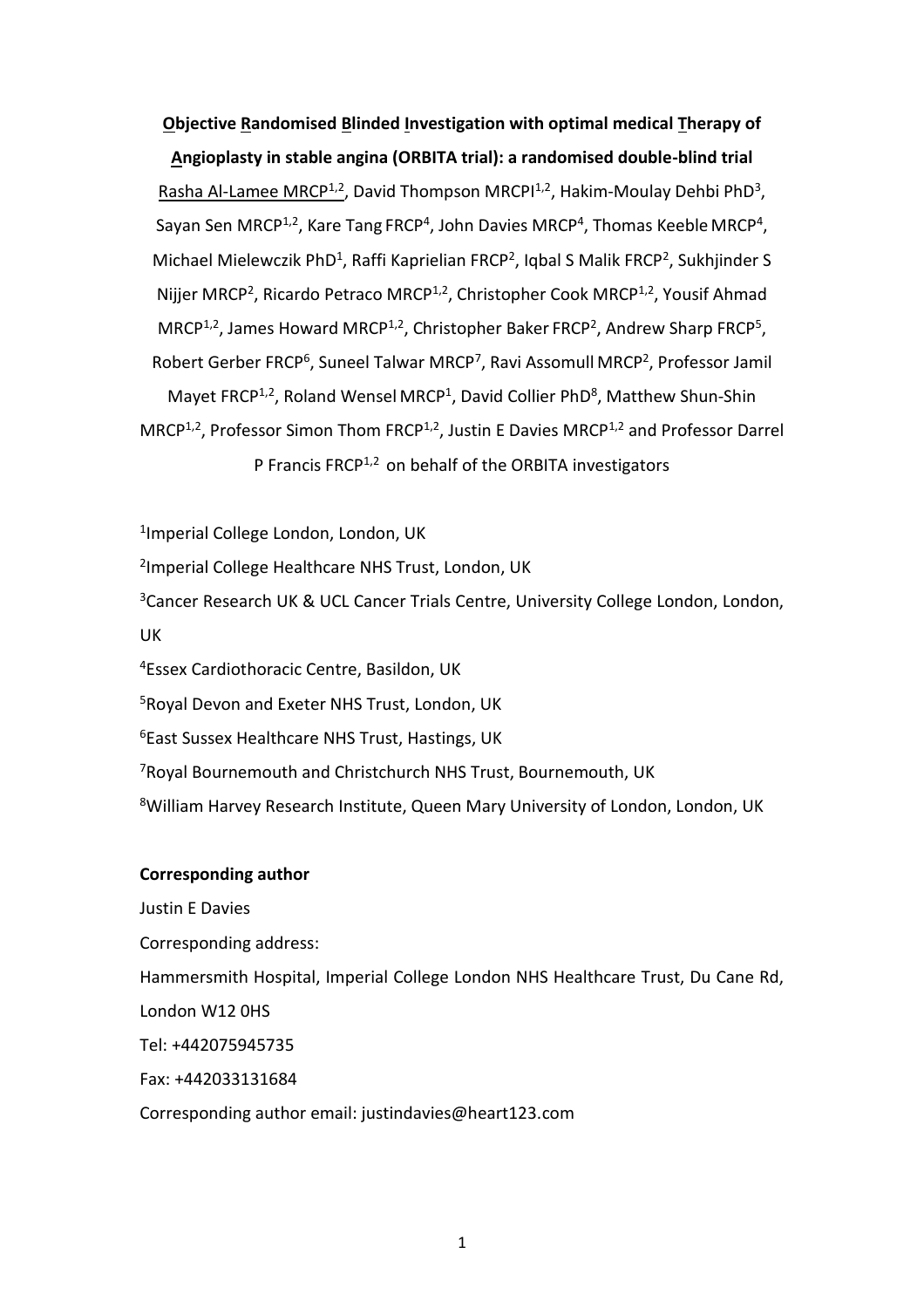**Main manuscript word count (excluding abstract, research in context, tables,** 

**figures and references):** 4817 words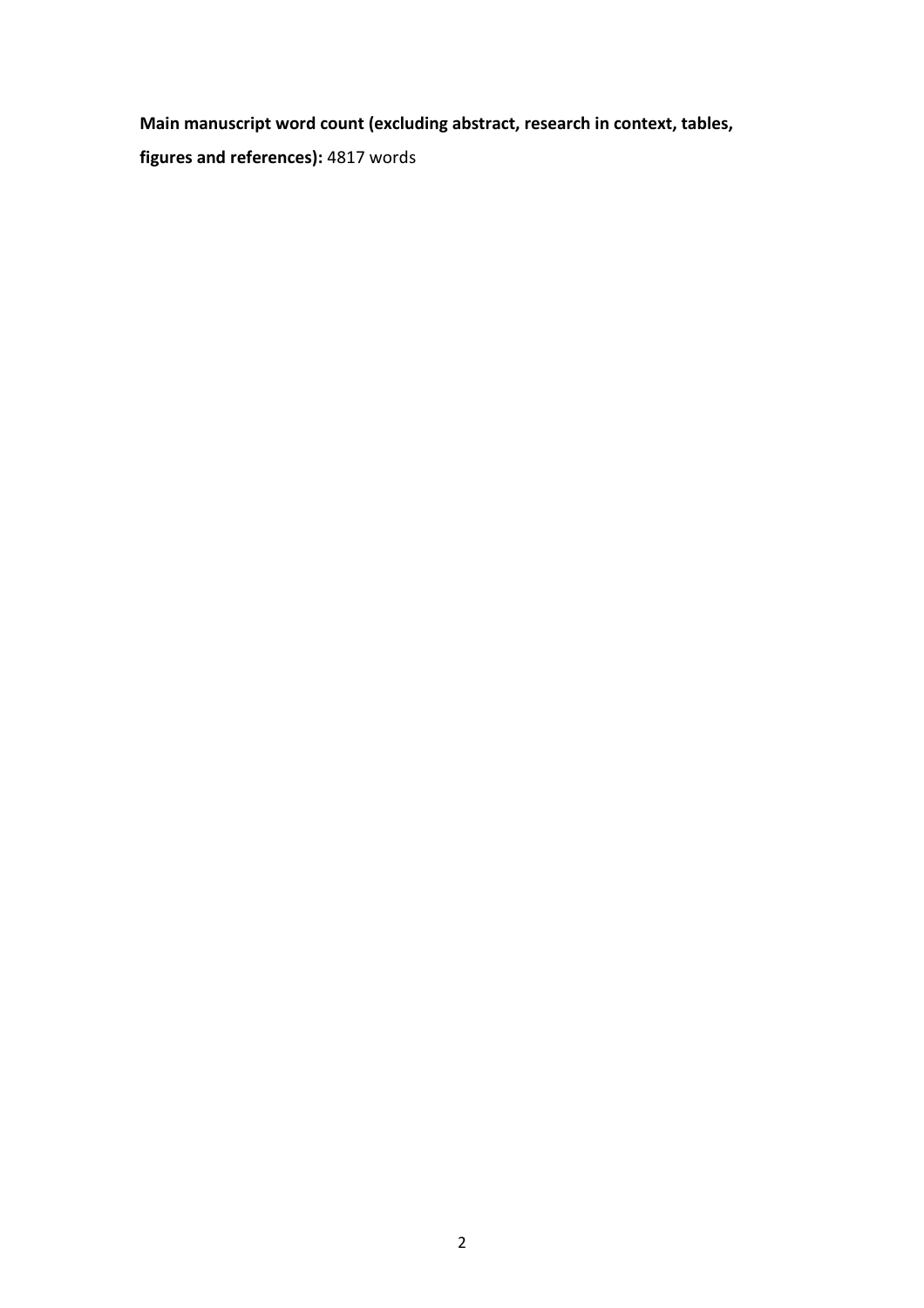#### **Summary (298/300 words)**

#### **Background**

Symptomatic relief is the primary goal of percutaneous coronary intervention (PCI) in stable angina, and is commonly observed clinically. However, there is no blinded, placebo-controlled randomised evidence of efficacy.

#### **Methods**

ORBITA is a multi-centre randomised blinded trial of PCI versus placebo procedure for angina relief, enrolling patients with severe (≥70%) single-vessel stenoses. After enrolment, patients received six weeks of medication optimisation. Patients then had pre-randomisation assessment: (a) cardiopulmonary exercise testing, (b) symptom questionnaires, and (c) dobutamine stress echocardiography. They then underwent the blinded invasive procedure with 1:1 randomisation to PCI or placebo. After six weeks' follow-up, steps (a) to (c) were repeated at the final assessment. The primary endpoint was difference in exercise time increment between arms.

#### **Findings**

ORBITA enrolled 230 patients with ischaemic symptoms. After the medication optimisation phase, 200 patients were randomised between January 2014 to August 2017, 105 to PCI and 95 to placebo. Lesions had mean area stenosis 84·4% (SD 10·2), fractional flow reserve (FFR) 0·69 (SD 0·16) and instantaneous wave-free ratio (iFR) 0·76 (SD 0·22). There was no significant difference in the primary endpoint of exercise time increment between arms (PCI minus placebo 16·6 seconds, 95% CI -8·9 to 42·0, p=0·200). There was no mortality. Significant adverse events included 4 wire complications in the placebo group requiring PCI and 5 major bleeding events (2 PCI, 3 placebo).

#### **Interpretation**

In patients with medically treated angina and anatomically and haemodynamically severe coronary stenosis, PCI did not increase exercise time by more than placebo. Efficacy of invasive procedures can be assessed with placebo control, as is standard for pharmacotherapy.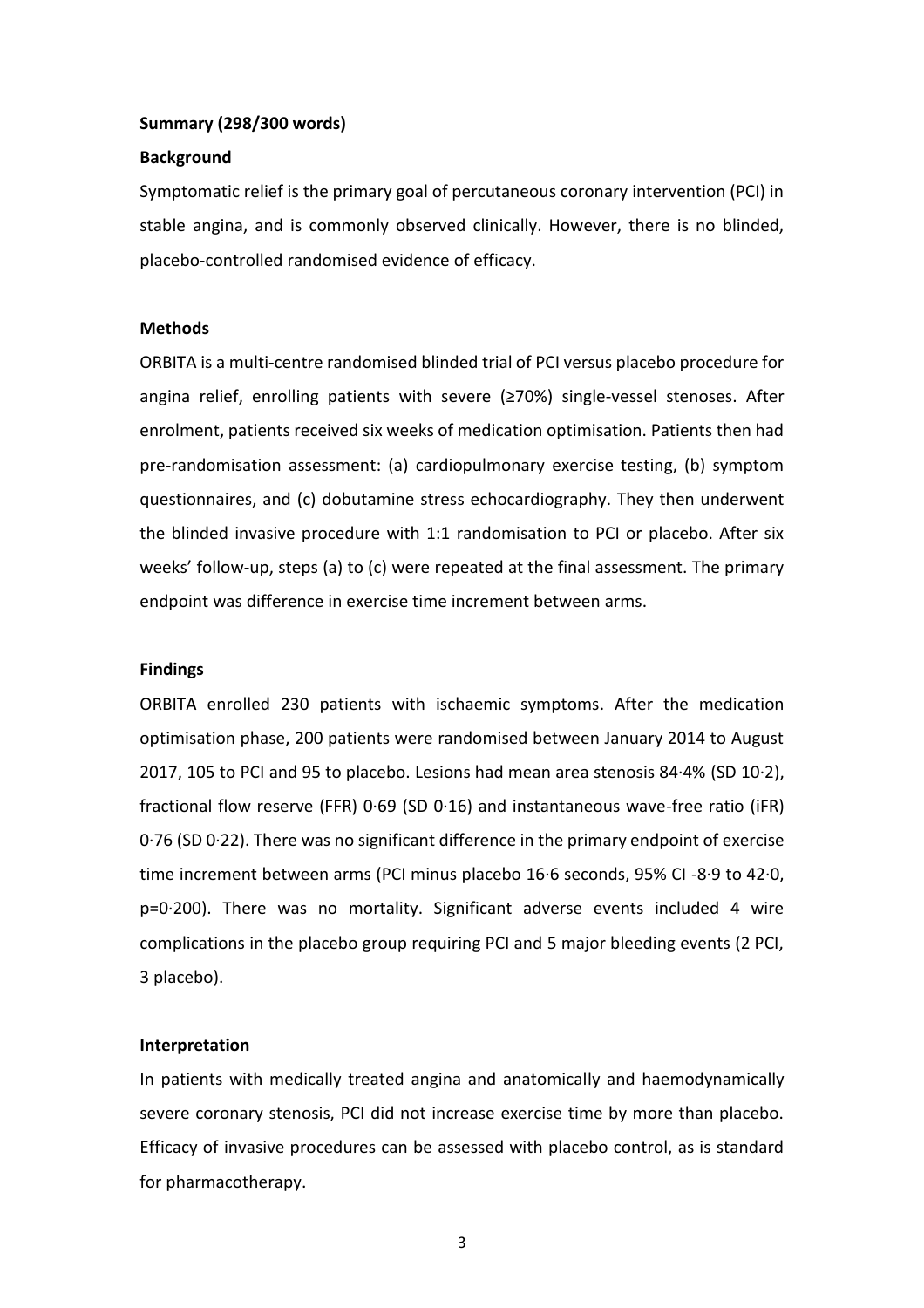# **Trial Registration**

ClinicalTrials.gov identifier: NCT02062593

# **Funding**

NIHR Imperial Biomedical Research Centre Foundation for Circulatory Health Imperial College Healthcare Charity Philips Volcano NIHR Barts Biomedical Research Centre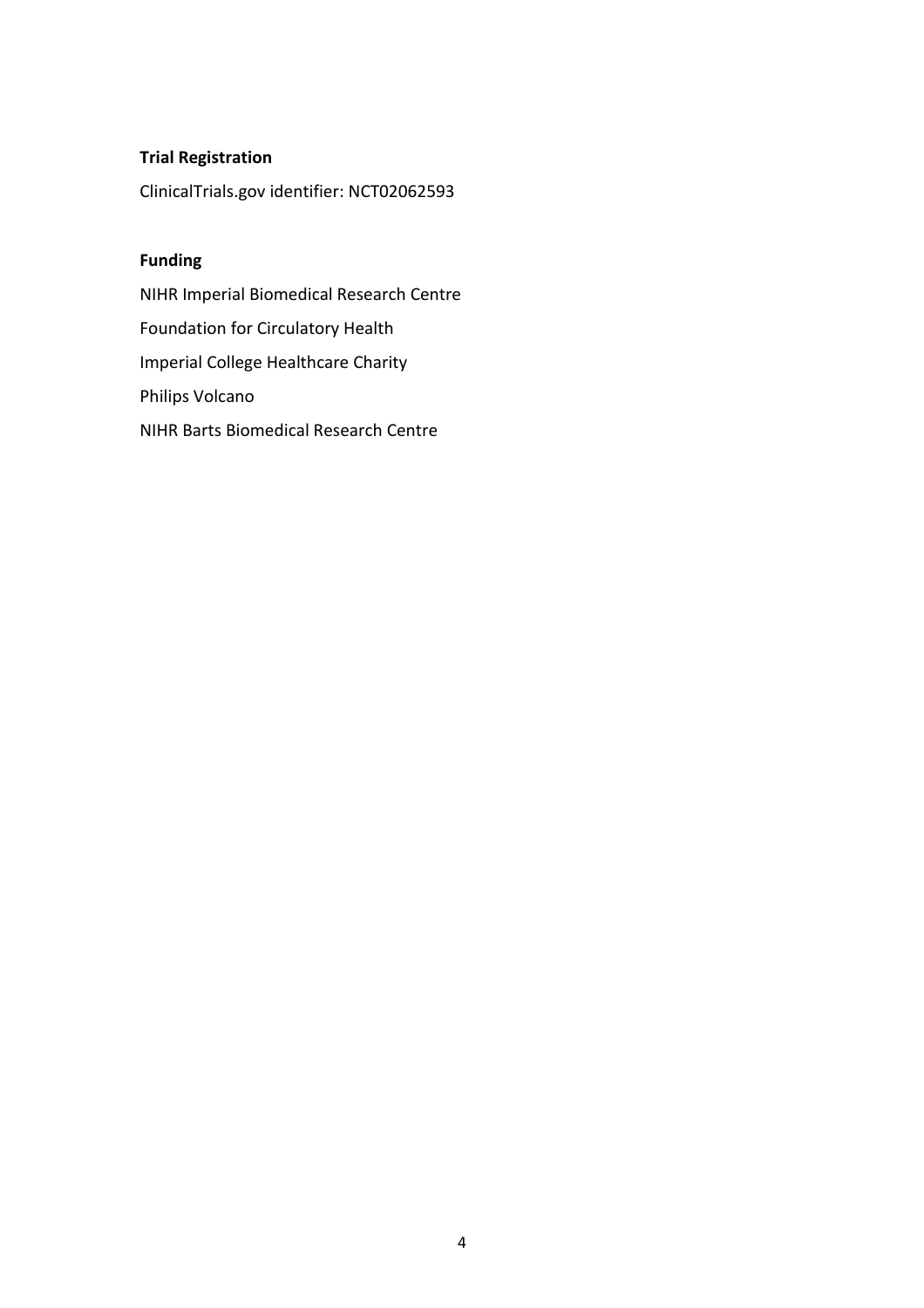### **Research in context**

#### **Evidence before this study**

Over 300,000 percutaneous coronary interventions (PCIs) are carried out annually worldwide for relief of angina but no placebo-controlled trial has been performed. Single anti-anginal agents typically increase exercise time by over 45 seconds compared with placebo. ORBITA was designed conservatively, to detect an effect size of 30 seconds.

#### **Added value of this study**

ORBITA evaluated the efficacy of PCI beyond placebo to improve exercise capacity in patients with severe coronary disease on guideline-directed optimum medical therapy. The coronary stenoses were severe (average area reduction 84·4%) and had large haemodynamic effects (average FFR 0·69 and iFR 0·76). Despite PCI markedly improving haemodynamic and imaging indices, there was no significant difference between PCI and placebo in exercise time increment.

#### **Implications of all the available evidence**

The common clinical perception is that patients with stable angina have substantial symptom relief from PCI. ORBITA, the first blinded, randomised, placebo-controlled trial of PCI, shows that even with severe coronary stenosis, exercise capacity and symptoms are not improved to the extent expected. Physicians advising patients on interventional treatment choices for symptom relief should favour placebo-controlled data. ORBITA shows this is feasible and informative.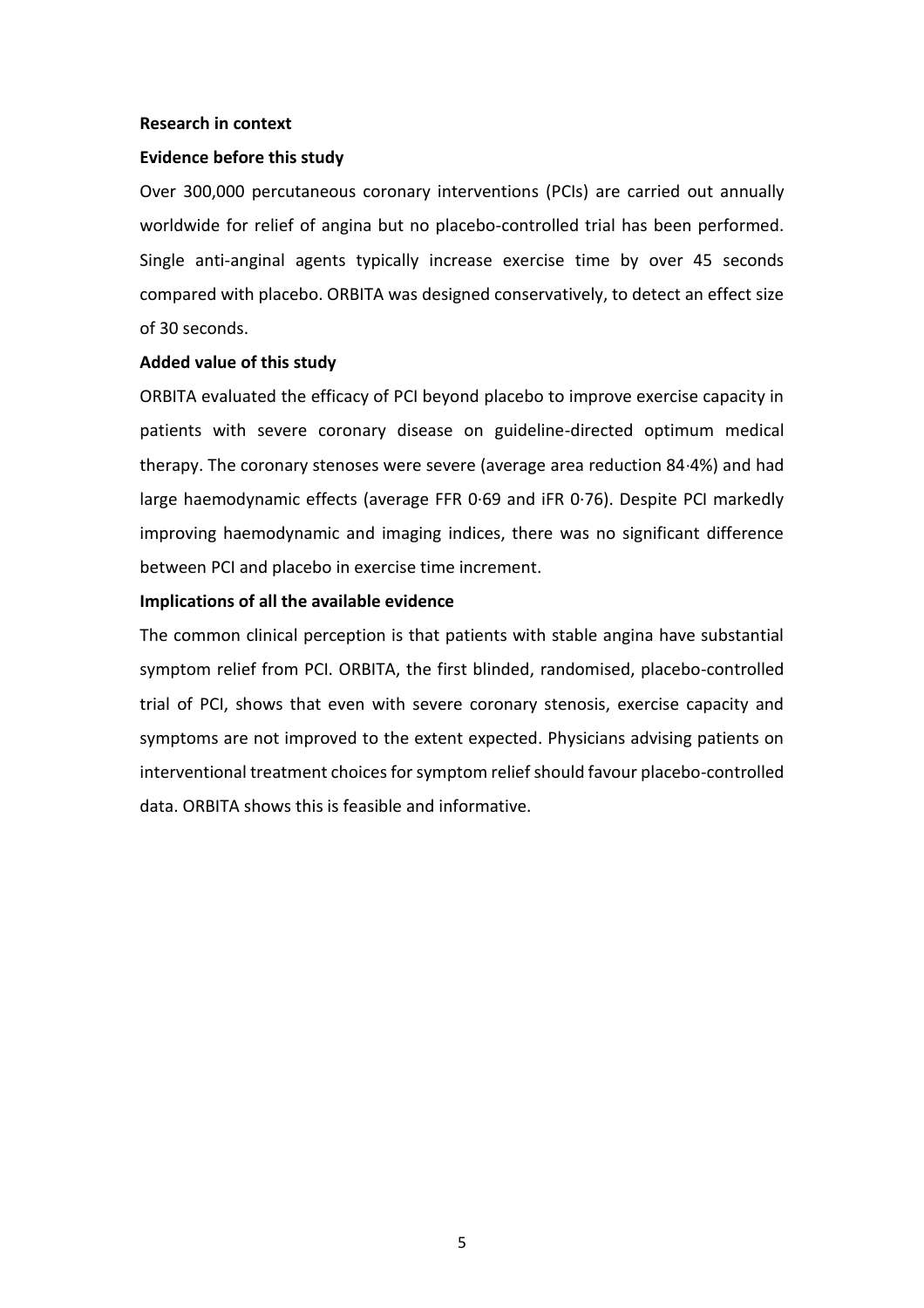#### **Introduction**

Percutaneous coronary intervention (PCI) was originally introduced to treat stable angina.<sup>1</sup> Over 300,000 PCI procedures are carried out annually worldwide for stable angina. The Clinical Outcomes Utilizing Revascularization and Aggressive Drug Evaluation (COURAGE) trial showed no difference in myocardial infarction and mortality rates between PCI and control.<sup>2</sup> Meta-analyses have shown similar results.<sup>3</sup>

Angina relief remains the primary reason to conduct PCI in stable coronary artery disease (CAD).<sup>4</sup> Guidelines recommend anti-anginal medication as first line, with PCI reserved for those patients who remain symptomatic.<sup>5</sup>

Many patients remain symptomatic despite medical therapy.<sup>6</sup> Unblinded randomised trials have shown significant angina relief and quality of life improvement from PCI.<sup>7</sup> However, symptomatic responses are subjective and include both a true therapeutic effect and a placebo effect. $8$  Moreover, in an open trial, if patients randomised to no PCI have an expectation that PCI is advantageous, this may colour their reporting (and their physician's interpretation) of symptoms, artifactually increasing the rate of unplanned revascularization in the control arm. 4,9

Placebo effects are known to be larger for invasive than non-invasive treatments.<sup>10</sup> Interventional cardiologists and patients with stable angina have a pre-conception that PCI offers symptomatic relief. $11$  Additionally, cardiologists present a decisive approach to diagnosis and treatment which can lead to a greater placebo effect.<sup>12</sup> In the absence of blinding, the effect size of PCI on symptomatic endpoints may be overestimated because of the addition of the placebo effect to the true physiological effect of intervention.<sup>13</sup> In all previous trials, both investigators and patients were aware of the treatment allocation.<sup>2,9</sup> Therefore, before ORBITA, PCI had never been tested against placebo in a blinded randomised controlled trial.

Cardiologists have hitherto been resistant to conducting a placebo-controlled trial of angina relief from PCI for two main reasons. The first is the widespread perception that PCI unquestionably improves angina; $14$  a perception based on unblinded clinical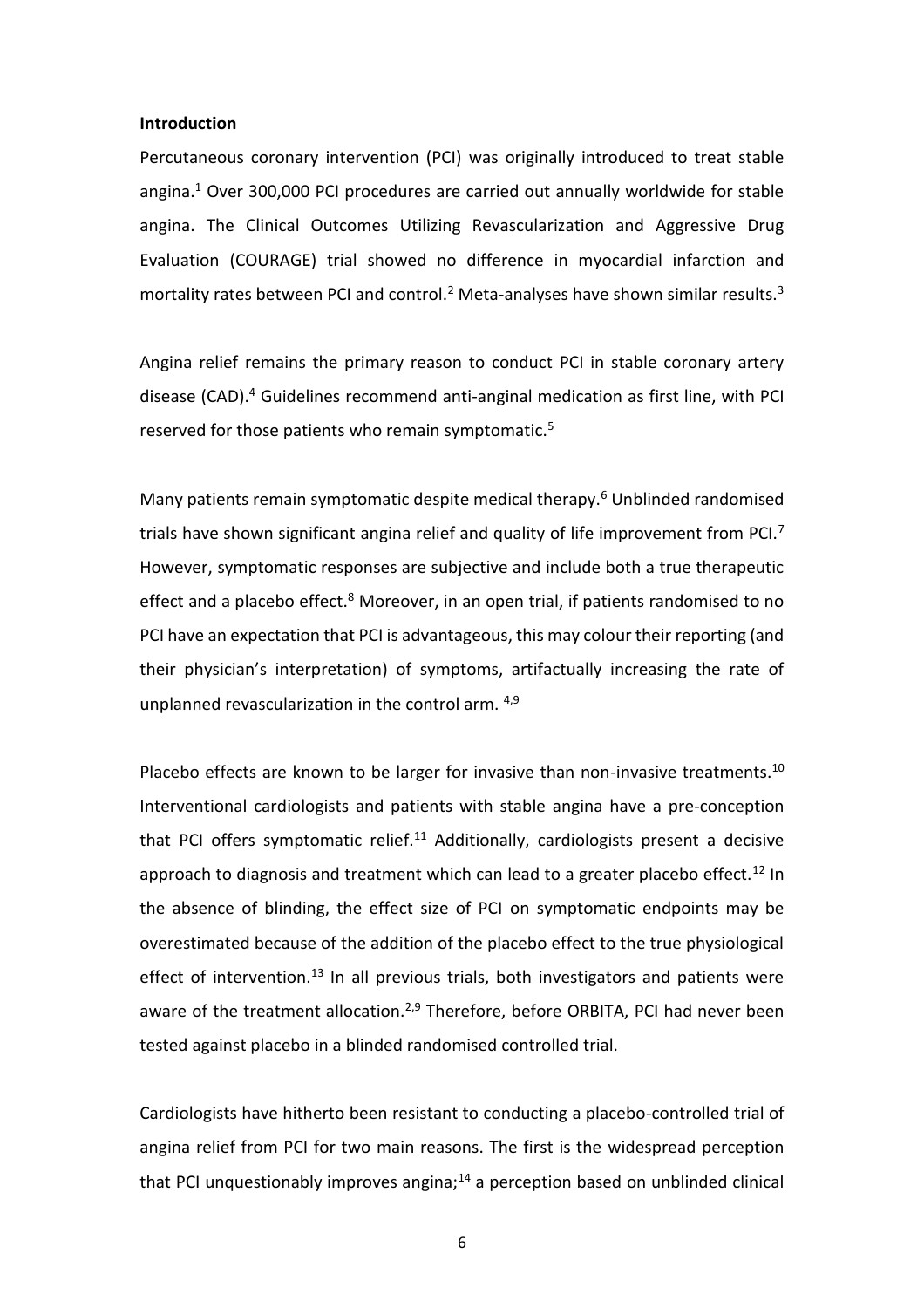experience. The second reason is that it might be unethical to expose patients to an invasive placebo procedure. However a systematic review of placebo-controlled surgical trials shows no evidence of harm to placebo groups.<sup>15</sup>

When offering an invasive intervention for symptomatic relief, it is essential to know the true efficacy of the intervention, particularly when the patient could choose to continue conservative treatment instead. Moreover, although PCI has become progressively safer, there remains a complication rate of 1 to 2%.<sup>16</sup>

Placebo-controlled randomised controlled trials show that single anti-anginal therapies provide 48 to 55 second improvements in exercise time. $17,18$  ORBITA was designed to assess the effect of PCI against placebo on exercise time in patients with stable ischaemic symptoms. It was conservatively designed to be able to detect an effect size of 30 seconds.

### **Methods**

### **Study design and participants**

ORBITA was a multi-centre, randomised trial performed at five study sites in the UK: Imperial College Healthcare NHS Trust, Basildon and Thurrock University Hospitals NHS Trust, Royal Bournemouth and Christchurch Hospitals NHS Trust, East Sussex Healthcare NHS Trust and Royal Devon and Exeter NHS Trust. The London Central Research Ethics Committee (reference 13/LO/1340) approved the study and written consent was obtained from all patients prior to enrolment. The Trial Steering Committee provided overall supervision of the trial with an independent chairperson leading the committee. Independent data monitoring was conducted. The independent Data Safety Monitoring Board adjudicated all study adverse events and had the authority to terminate the trial if necessary. The trial was registered with ClinicalTrials.gov identifier: NCT02062593. The protocol summary is published at http://www.thelancet.com/protocol-reviews/14PRT-06897.

Patients eligible for the trial were aged 18-85 years with angina or equivalent symptoms and at least one angiographically significant lesion ≥70% in a single vessel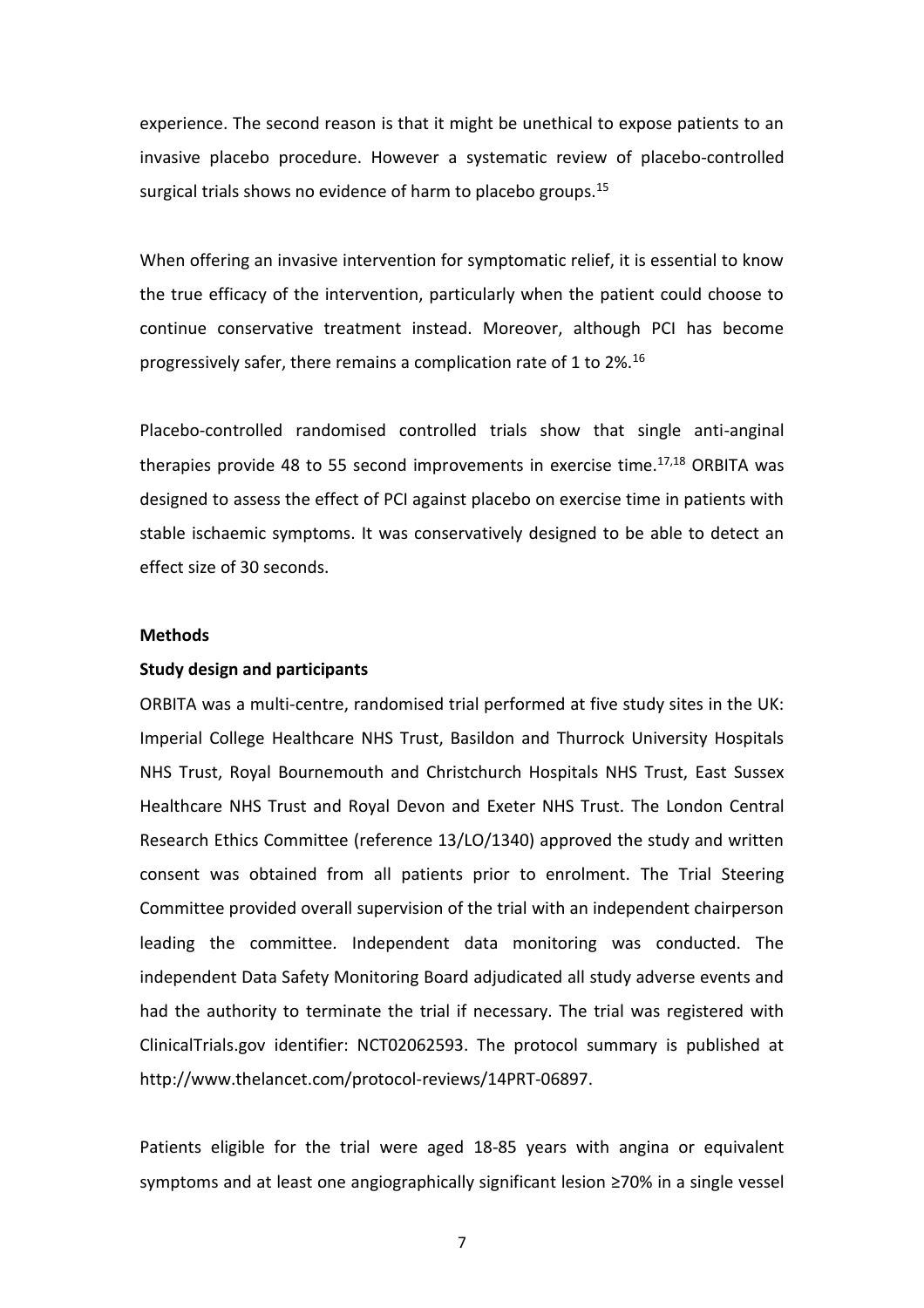that was clinically appropriate for PCI. Exclusion criteria were angiographic stenosis ≥50% in a non-target vessel, acute coronary syndrome, previous coronary artery bypass graft surgery, left main stem coronary disease, contra-indications to drugeluting stents, chronic total coronary occlusion, severe valvular disease, severe left ventricular systolic impairment, moderate-severe pulmonary hypertension, life expectancy <2 years, and inability to consent.

Eligible patients were approached after diagnostic angiography. They were enrolled after giving written informed consent.

After enrolment, the study consisted of two consecutive phases (Figure 1). The first was the six-week medical optimisation phase focussing on the initiation and uptitration of guideline directed anti-anginal therapy. Patients then had baseline prerandomisation assessment, followed by the randomised blinded procedure.

The second phase was the six-week post-randomisation blinded period after which patients underwent the follow up assessment.

### **Enrolment**

At enrolment patients completed the Seattle Angina Questionnaire<sup>19</sup> and EQ-5D-5L questionnaire. <sup>20</sup> Patients had baseline electrocardiograph (ECG), pulse, blood pressure measurements, and height and weight recorded measurements for calculation of body mass index.

### **Medical therapy optimisation phase**

After enrolment, patients spent the initial six weeks in the medical therapy optimisation phase of the protocol in which they had telephone consultations with a consultant cardiologist one to three times per week, supported by home measurements of pulse and blood pressure using equipment provided by the investigators (Omron M6 monitor, Omron Ltd, UK). Medications were introduced and up-titrated according to the trial protocol. The up-titration focussed on anti-anginal therapy, aiming for at least two anti-anginal therapies per patient (Table A3 in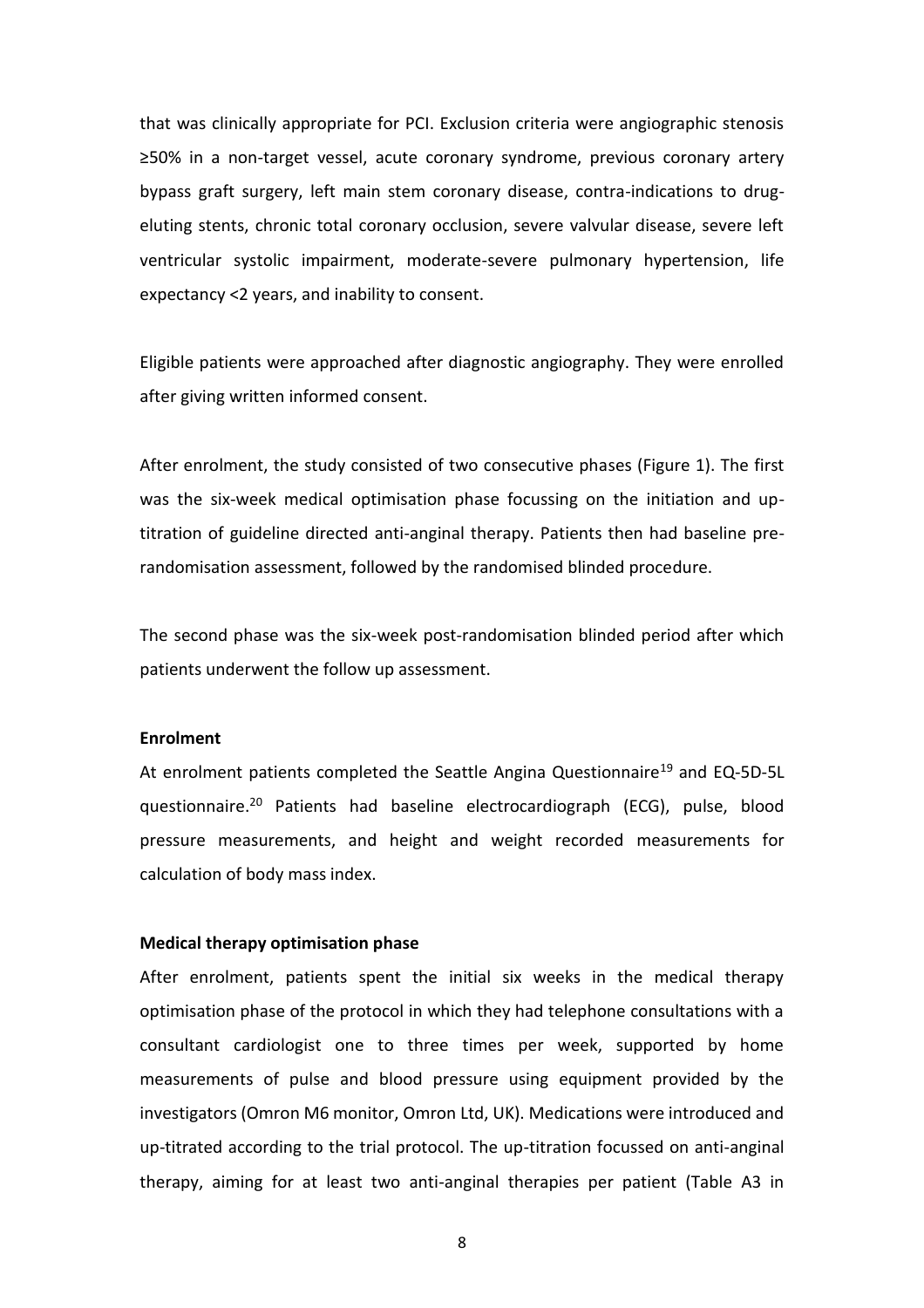Appendix 4). Medication side effects were recorded and patients had direct access at any time to the consultant cardiologist to make dose adjustments.

### **Pre-randomisation assessment**

Patients attended Imperial College London for pre-randomisation research assessment of (a) symptom burden with Canadian Cardiovascular Society Class (CCS) and the Seattle Angina Questionnaire, (b) functional capacity using cardiopulmonary exercise testing (CPET), (c) myocardial ischaemic burden using dobutamine stress echocardiography (DSE), and (d) quality of life assessment using EQ-5D-5L questionnaire.

The clinical team, including all staff present at the randomised blinded procedure, were blinded to the results of (a) to (d).

#### **Invasive assessment and randomised blinded procedure**

All patients were pre-treated with dual antiplatelet therapy. In both arms the duration of dual anti-platelet therapy was the same and continued until the final (unblinding) visit. Coronary angiography was performed via radial or femoral arterial approach with auditory isolation using over-ear headphones playing music throughout the procedure.

### *Invasive assessment*

In all patients, a research invasive physiological assessment of fractional flow reserve (FFR) and the instantaneous wave-free ratio (iFR) was performed. After intracoronary nitrate administration, a pressure wire was placed in the distal vessel at least three vessel diameters beyond the most distal stentable stenosis. The physiology display was only visible to a separate research interventional cardiologist (RAL) who informed the clinical operator of signal quality but not the physiology values. The clinical operator was blinded to the physiology values and therefore did not use them to guide treatment. Intravenous adenosine was administered for FFR via a femoral venous line or antecubital fossa vein at 140mcg/kg/min. Normalisation was documented before each measurement. After each measurement, the wire was checked for drift and, if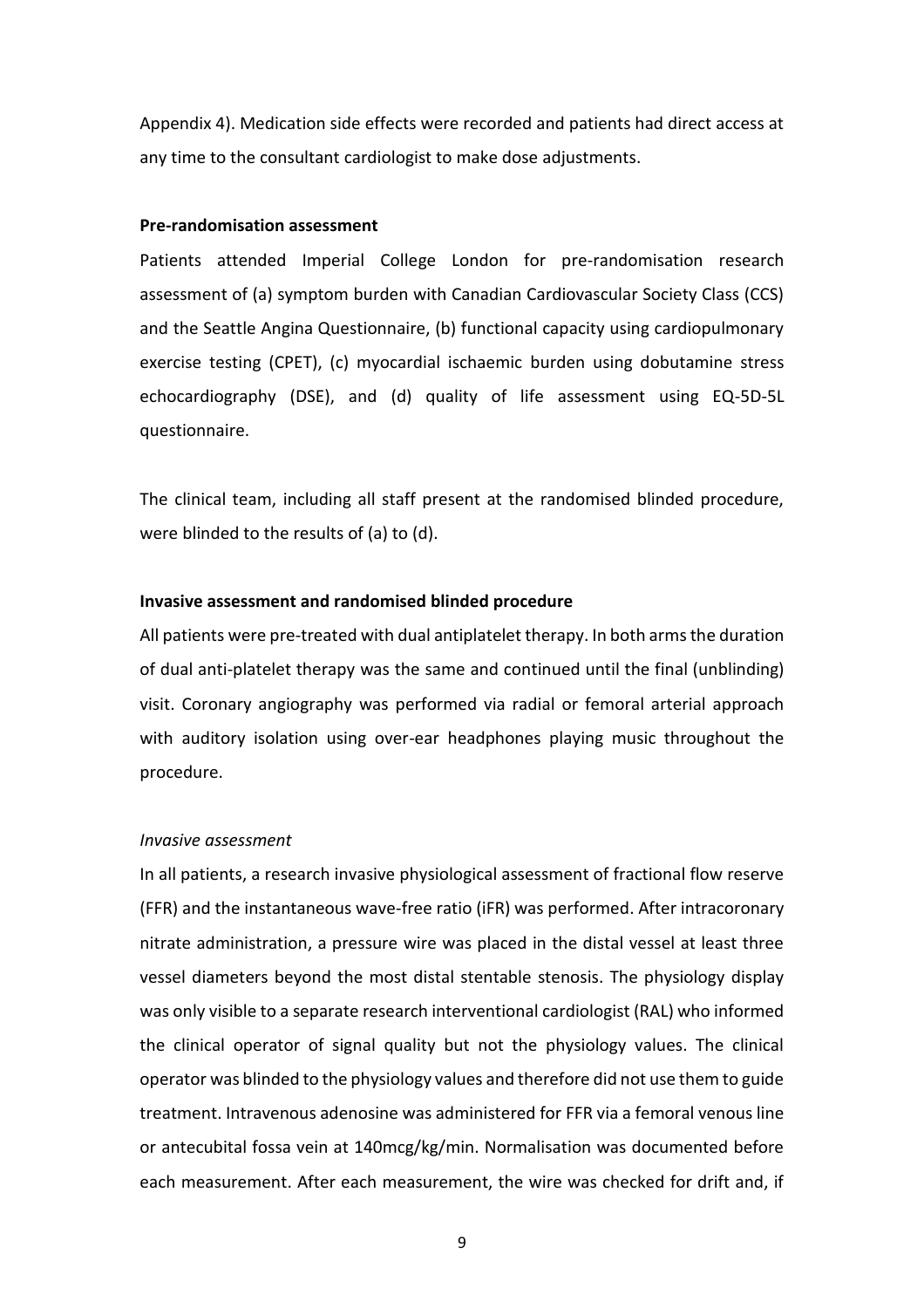present, the wire was re-normalised and measurements repeated. After physiological assessment, incremental doses of sedatives (benzodiazepines and opiates) were administered until sedation was achieved.

#### *Randomisation*

After sedation was established, auditory isolation was continued, and the patient was randomised 1:1 to PCI or placebo procedure using a validated automated online randomisation tool (SRUB, Imperial College London). The randomisation sequence was computer generated at Imperial College London.

#### *PCI*

In the PCI arm, the clinical operator used drug-eluting stents to treat all lesions that were deemed angiographically significant, with a mandate to achieve angiographic complete revascularisation. Stent optimisation with post-dilatation was recommended. Intravascular ultrasound or optical coherence tomography were used as necessary. After PCI, iFR and FFR were repeated. The clinical operator remained blinded to both pre-PCI and post-PCI values.

### *Placebo procedure*

In the placebo arm, patients were kept sedated for at least 15 minutes on the catheter laboratory table and the coronary catheters were withdrawn with no intervention having been performed.

# **Blinding procedures and blinding index**

No information regarding the nature of the procedure (whether PCI or placebo) was transferred from the catheter laboratory staff to the recovery staff. The recovery staff were well rehearsed in their role of maintenance of blinding. Patients and subsequent medical caregivers were blinded to treatment allocation. The study physicians present during the procedure had no further contact with the patient during the study. Details of blinding and testing of its efficacy can be found in Appendices 4 and 5.

#### **Follow up investigations**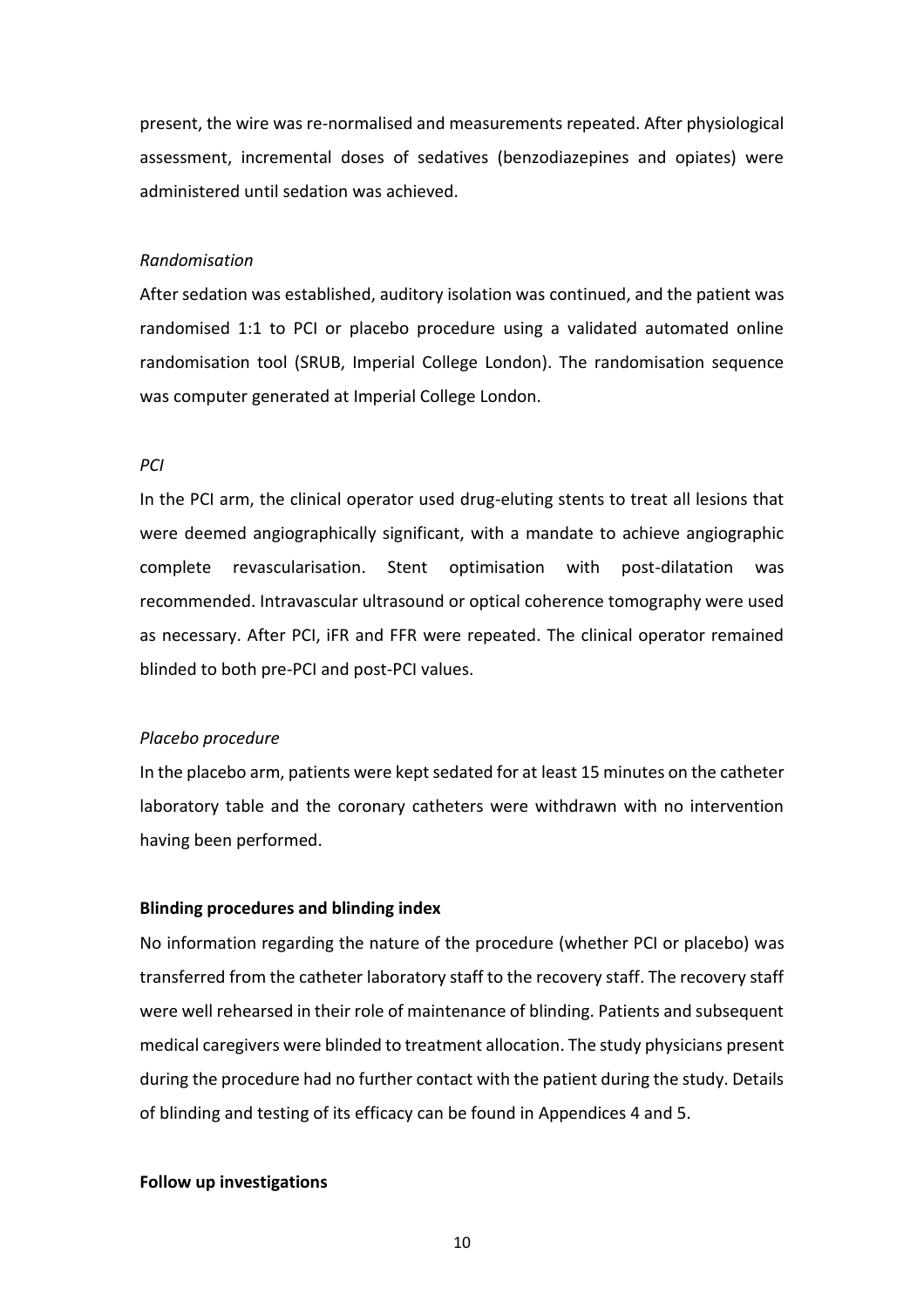After a follow-up period of six weeks, patients re-attended for a follow-up assessment, with the same tests as the pre-randomisation assessment.

Study participation was then complete, and patients and physicians were then unblinded to the treatment arm allocation. Patients who had the placebo procedure had the opportunity to choose to undergo PCI after consultation with their physician.

#### **Cardiopulmonary exercise testing**

All CPET investigations were performed using the QUARK CPET breath-by-breath metabolic measurement system (COSMED, Rome, Italy). A blinded physician (DT) and a blinded physiologist performed all tests. The test was continued until the development of limiting symptoms (angina, dyspnoea or fatigue), heart rhythm or blood pressure abnormalities or marked ST-segment deviation (≥0.20mV associated with typical angina or in the first stage of exercise). The CPET endpoints were double reported by two physicians (DF and RW) blinded to treatment allocation and order. The Duke treadmill score was calculated using methods as previously described.<sup>21</sup>

## **Dobutamine stress echocardiography**

Rest and stress cardiac regional wall motion was assessed using DSE. Investigations were performed by a blinded physician (DT) and blinded echo-sonographer. The 17 wall segment model was used for reporting. DSEs were double reported using an online DSE reporting tool by two imaging cardiology consultants (RA and DF) who were blinded to treatment allocation and order. Wall motion was scored at rest, during peak and at recovery using a quantitative score (normal scored as 1, hypokinetic scored as 2, akinetic scored as 3, dyskinetic scored as 4, and aneurysmal scored as 5). Rest and stress wall motion score indices were then calculated using the 17-segment model, with scores averaged between the reporters.

#### **Quantitative coronary angiography**

Intracoronary nitrate was administered to achieve vasodilatation prior to performing any fluoroscopic run. Fluoroscopic images from two angles at least 30 degrees apart were acquired prior to physiological assessment. Quantitative coronary angiography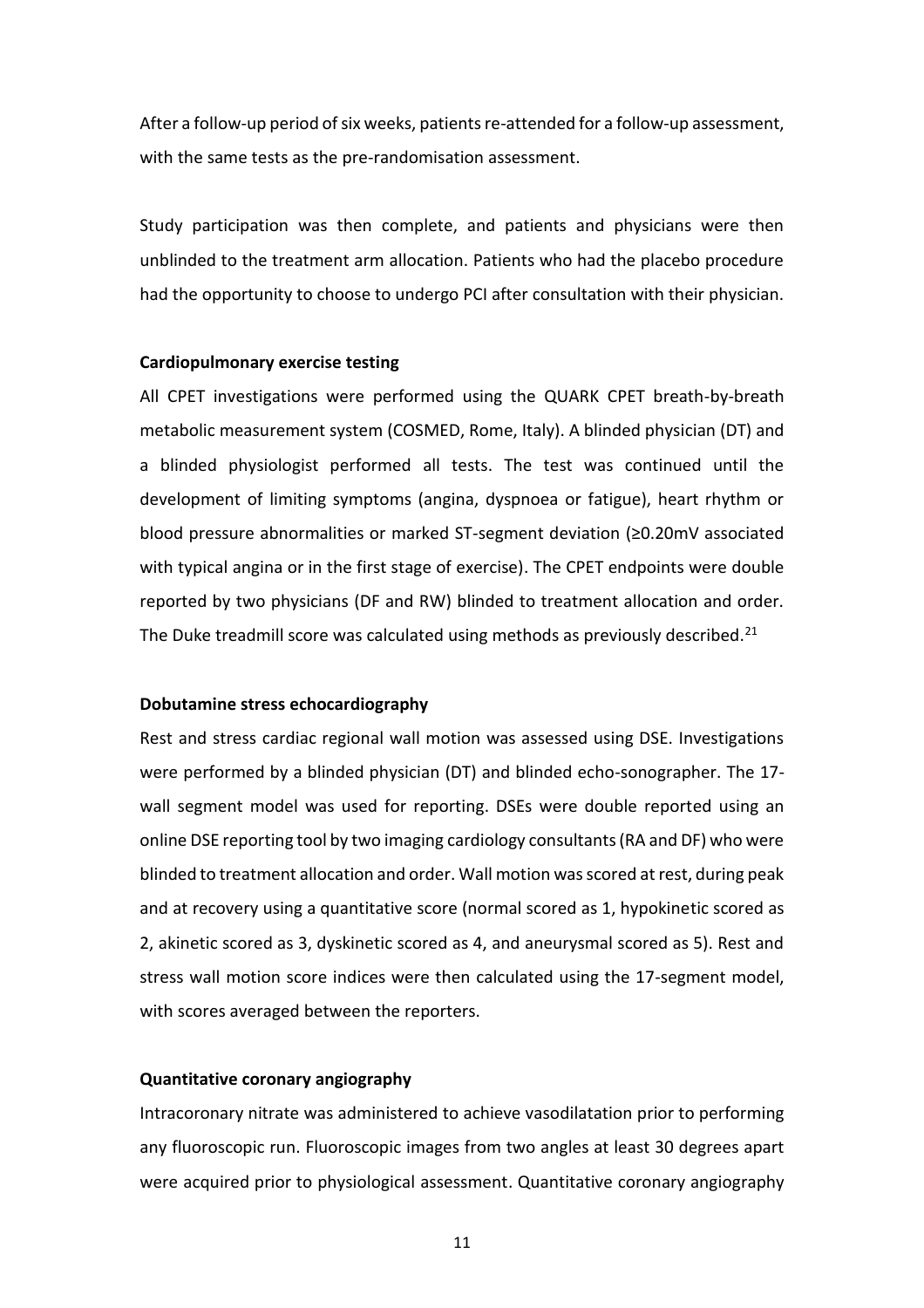$(QCA)$  measurements were made offline using the McKesson Cardiology<sup>TM</sup> 14.0 QCA software system. QCA was double reported by two interventional cardiologists, blinded to treatment allocation, with scores averaged between the reporters.

#### **Outcomes**

The pre-specified primary endpoint of this study was change in exercise time on treadmill. Secondary endpoints included: change in peak oxygen uptake (peak VO2); change in exercise time to 1mm ST segment depression; angina severity as assessed by CCS class; physical limitation, angina stability, and angina frequency as assessed by the Seattle Angina Questionnaire; quality of life as assessed by the EQ-5D-5L questionnaire; Duke Treadmill score and change in DSE wall motion score index.

#### **Statistical analysis**

The primary endpoint of ORBITA was the difference between PCI and placebo arms in the change in treadmill exercise time. Recent single anti-anginal agents have been found to increase treadmill exercise time beyond placebo by over 45 seconds.17,18 We designed ORBITA conservatively, to detect an effect size of invasive PCI smaller than a single anti-anginal agent: 30 seconds. We calculated that from the point of randomisation, a sample size of 100 patients per arm had >80% power to detect a between-arm difference in increment in exercise duration of 30 seconds, at the 5% significance level, using the 2-sample t-test of the difference between arms. This calculation assumed a between-patient standard deviation of change in exercise time of 75 seconds. There has been no previous trial of placebo-controlled trial of PCI. We therefore initially allowed for a one third dropout rate in the six-week period of medical optimisation between enrolment and randomisation and therefore planned to enrol 300 patients. In fact the dropout rate was much lower, and therefore only 230 patients had to be enrolled to randomise 200 participants.

The continuous endpoints were analysed using the 2-sample t-test of the difference between arms, and reported as the difference in mean change between study arms with 95% confidence intervals (CI) and p-values. Analyses calculated the difference as PCI minus placebo. Changes within study arms between pre-randomisation and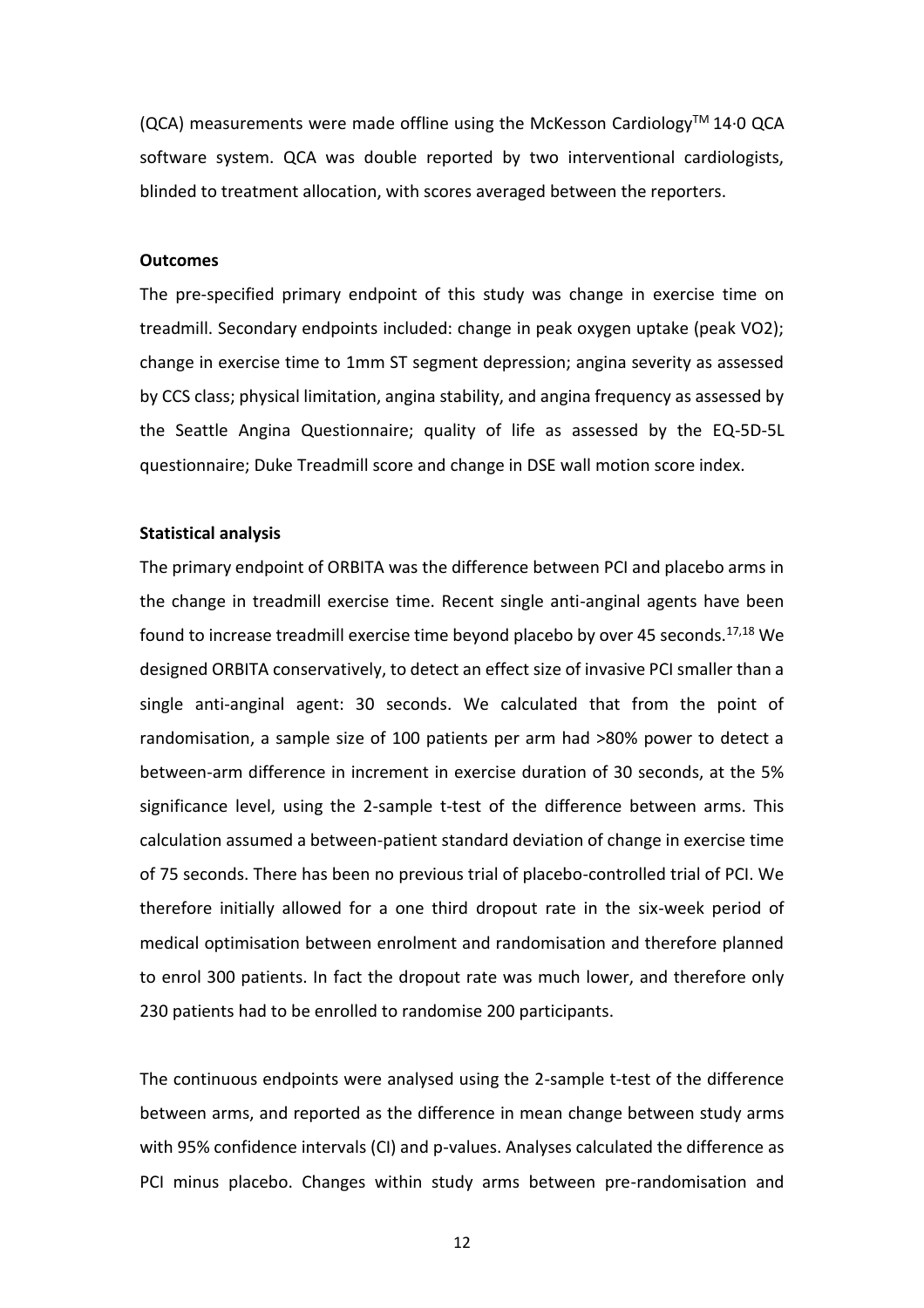follow-up were described using a paired approach as the mean and 95% confidence interval of the change. The comparison between arms for time to 1mm ST depression was made by a test of proportions between those showing an improvement versus those showing deterioration. Improvement was defined as a lengthening of time to ST depression, or having 1mm ST depression at pre-randomisation but not at follow-up. Deterioration was defined as shortening of the time to 1mm ST depression, or having ST depression at follow-up but not at pre-randomisation.

Angina severity was compared between study arms using the chi-square test of independence at enrolment, pre-randomisation and follow-up. The analysis of change in angina severity between time points was based on the proportions of patients whose CCS class deteriorated or stayed the same, improved by one class, or improved by two classes. These proportions were compared between arms using the chi-square test of independence.

The Seattle Angina Questionnaire scales were derived from the patients' answers according to the published guidelines.<sup>19</sup> For the EQ-5D-5L, the overall health state value was calculated based on the five individual EQ-5D-5L questions using the value set for England.<sup>20</sup>

Blinding indices in the two study arms, for both the patients and the blinded medical team, were calculated using the method by Bang et al.<sup>22</sup> The recommended threshold of 20% to interpret the success or failure of blinding was applied.

All analyses were on the basis of intention-to-treat. The study population comprised all randomised participants. A p-value <5% was considered significant.

#### **Role of funding source**

This was an investigator-led trial sponsored by Imperial College London. The trial was funded by grants from: NIHR Imperial Biomedical Research Centre, Foundation for Circulatory Health, and Imperial College Healthcare Charity. Philips Volcano supplied the coronary pressure wires. NIHR Barts Biomedical Research Centre is the employer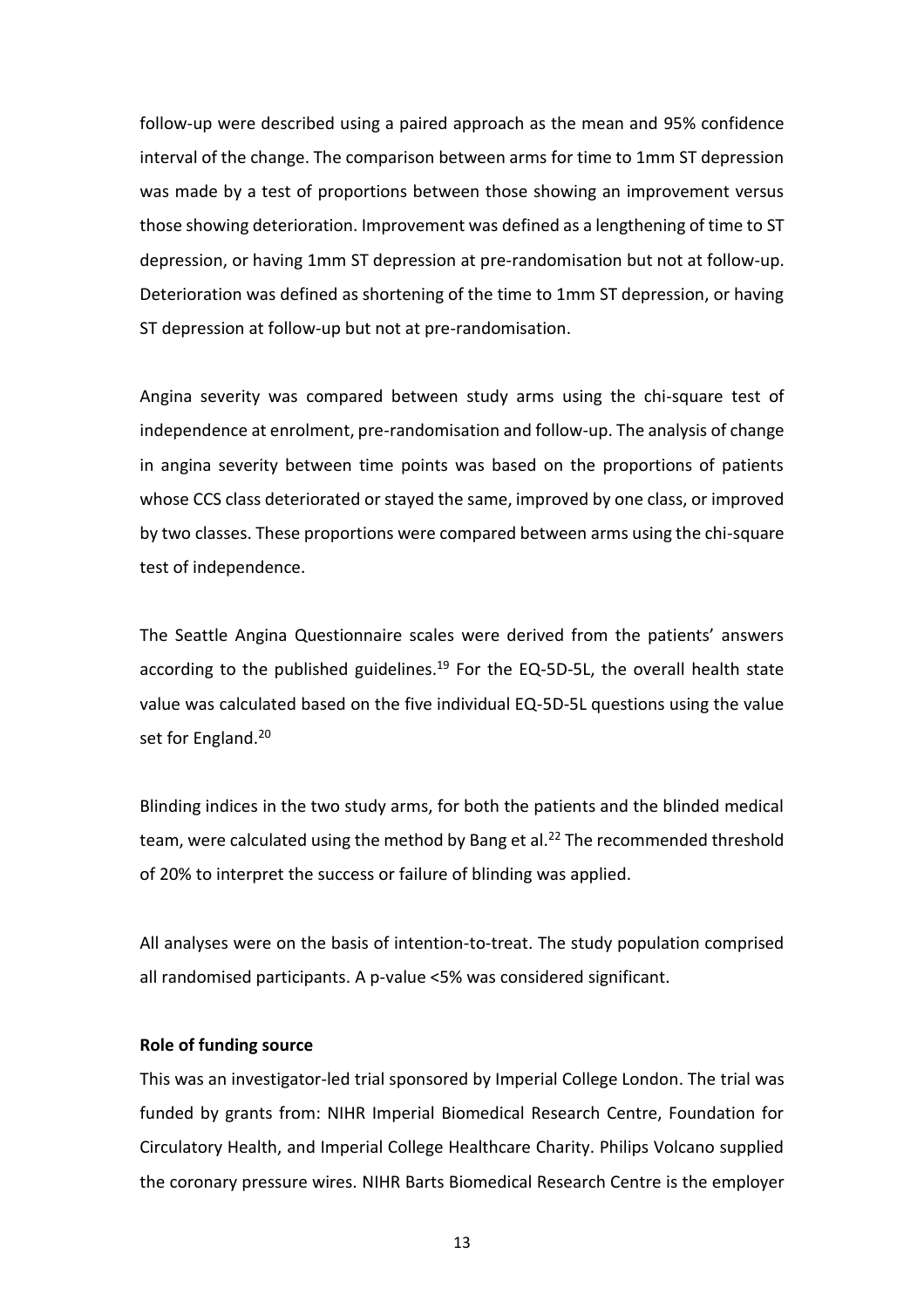of the independent chair of the trial steering committee (DC). The funders had no role in study design, data collection, data analysis, data interpretation, manuscript preparation or the decision to submit. The first, corresponding, and last authors had full access to all the data in the study and had final responsibility for the decision to submit for publication.

#### **Results**

Between December 2013 and July 2017, 368 patients with angina and single vessel coronary disease were assessed for eligibility (Figure 2). Of these, 230 were enrolled and entered the medical therapy optimisation phase. Details of patients who were enrolled but later withdrew are given in Figure 2 and Appendix 6.

Two hundred patients (Table 1) were randomised to receive either PCI or placebo procedure between January 2014 and August 2017. There were no significant differences in the baseline demographics of the two groups. Almost all (97·5%) were in CCS class II or III at enrolment

Medical therapy in the two periods: enrolment to pre-randomisation and prerandomisation and follow-up are shown in Table A4, A8 and A9 in Appendix 5. By randomisation 98%, 98% and 94% patients were taking aspirin, a second anti-platelet and a statin respectively in the PCI arm, and 98%, 99% and 96% in the placebo arm. By the time of randomisation 78% of patients were taking beta-blockers, and 91% were taking calcium channel antagonists in the whole group. The mean (SD) number of antianginal medications at enrolment, pre-randomisation, and follow-up was 0·90 (0·8), 2·8 (1·2), 2·9 (1·1) in the PCI arm and 1·0 (0·9), 3·1 (0·9), 2·9 (1·1) in the placebo arm (p=0·357, 0·097, 0·891 respectively).

Both blood pressure and heart rate fell between enrolment and pre-randomisation measurement, and subsequently rose at the follow-up measurement. There were no differences between the trial arms in the values or their changes between time-points (Table A5 in Appendix 5).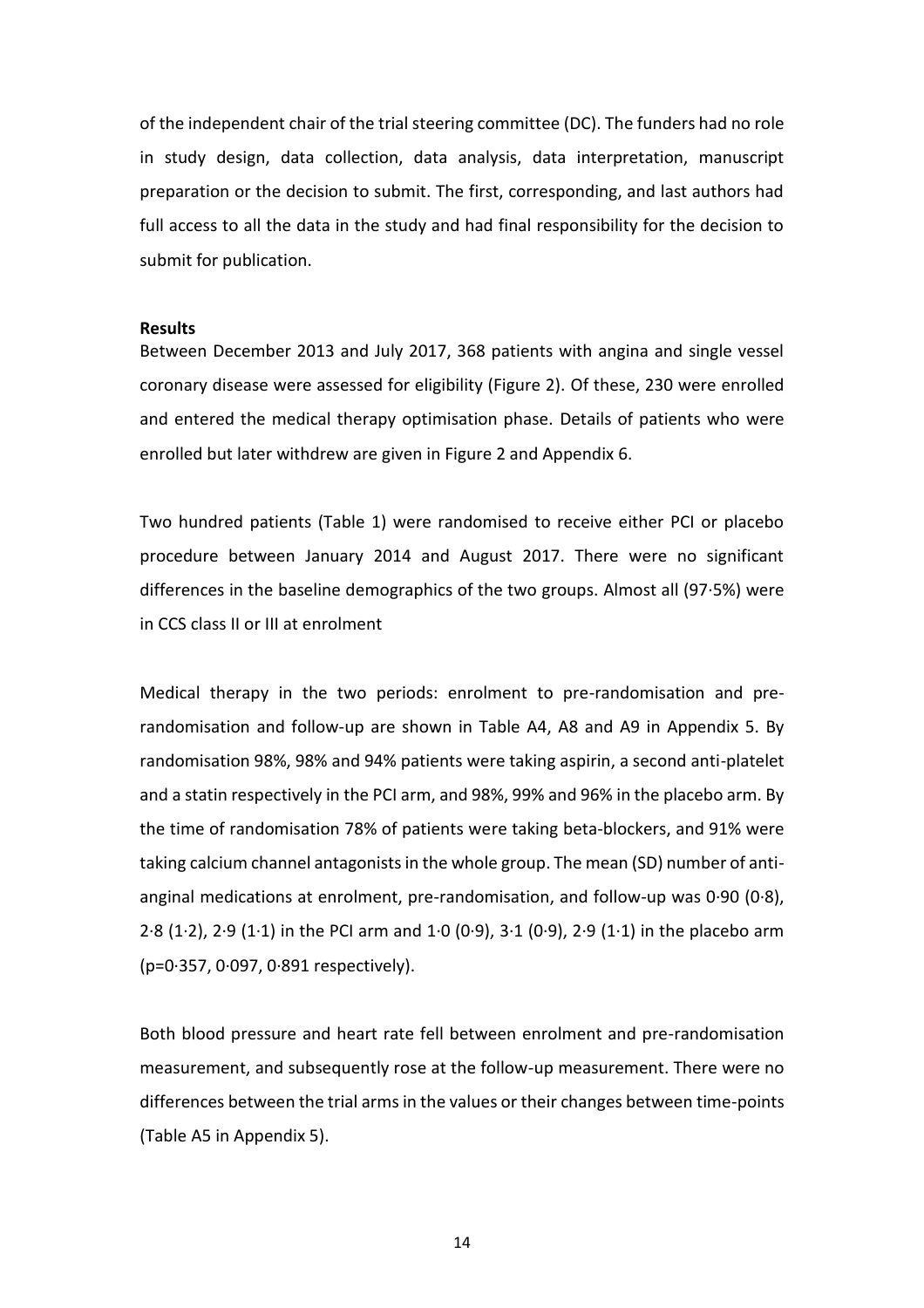Fasting lipids, which were measured at the pre-randomisation time-point, showed mean total cholesterol level of 3·4mmol/L (SD 1·0) in the PCI arm and 3·3mmol/L (SD 0·9) in the placebo arm and low-density lipoprotein of 1·8mmol/L (SD 0·7) in the PCI arm and 1·8mmol/L (SD 0·8) in the placebo arm (Table A6 in Appendix 5).

Procedural characteristics are shown in Table 2. The majority of lesions were in the left anterior descending artery (69·0%). The coronary stenoses were angiographically and haemodynamically severe. Images of the coronary lesions of the first 12 patients randomised are shown in Figure 3, and of all 200 randomised patients are shown in Appendix 7. Across all patients, the mean area stenosis by QCA was 84·4% (SD 10·2), the mean FFR was 0·69 (SD 0·16) and the mean iFR was 0·76 (SD 0·22). Fifty-seven patients (28.5%) had FFR>0.80 and 64 (32%) had iFR>0.89. Lesion location and lesion distribution by QCA are shown in Tables A10 and A11 in Appendix 5.

All PCI was performed using drug-eluting stents. The median length of stent implanted was 24mm (IQR 18-33). Post-dilatation with a new balloon was performed in 75% of stents. After PCI, the mean FFR improved to 0·90 (SD 0·06) and iFR to 0·95 (SD 0·04).

Complete pre-randomisation and follow-up data for exercise time was available in 104 patients in the PCI arm and 90 patients the placebo arm (dataset for all randomised patients is shown in Table A12 in Appendix 5 and reasons for missing data are shown in Appendix 6).

Peri-procedural and other serious adverse events are described in Appendix 6. There was no mortality. There were three peri-procedural major bleeding events (2 PCI, 1 placebo). In four patients in the placebo arm, PCI was required for a pressure-wire related complication. During the follow-up phase 1 patient (placebo arm) developed an acute coronary syndrome and 2 patients (placebo arm) had major bleeding on dual anti-platelet therapy.

In the primary endpoint, there was no significant difference between arms in the increment in exercise time (PCI minus placebo, 16·6 seconds, 95% CI -8·9 to 42·0,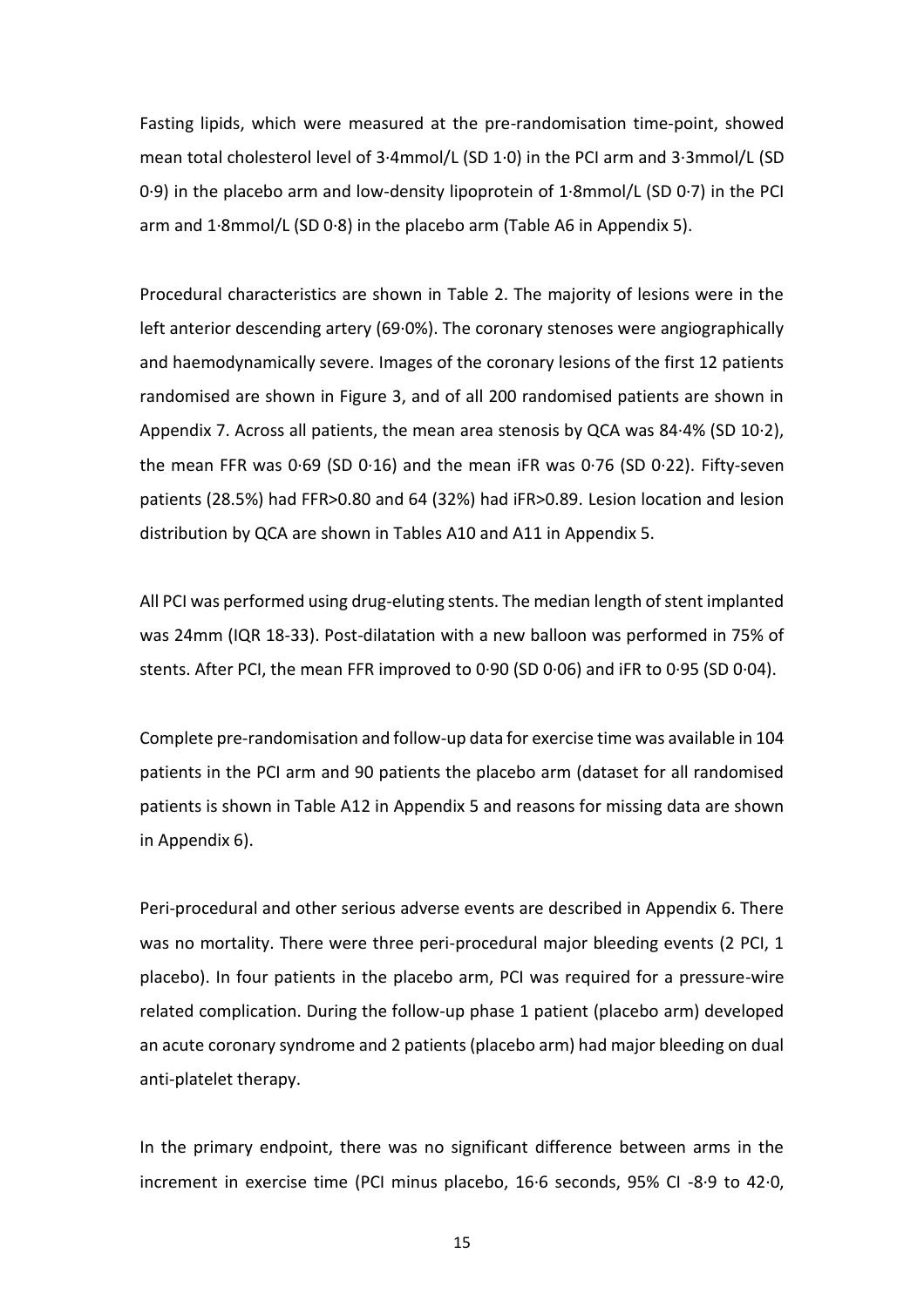p=0·200). The exercise time increments in the individual arms were 28·4 seconds (95% CI 11 $\cdot$ 6 to 45 $\cdot$ 1) in the PCI arm and 11 $\cdot$ 8 seconds (95% CI -7 $\cdot$ 8 to 31 $\cdot$ 3) in the placebo arm.

Secondary endpoint analysis showed no significant difference between the arms in the change in the time to 1mm ST depression (p=0·164) or change in peak oxygen uptake (-12·9ml/min, 95% CI -90·2 to 64·3, p=0·741). The results of cardiopulmonary testing are shown in Table 3.

CCS angina grade was assessed at all three time-points in all patients (Table 4 and Table A7 and Figure A1 in Appendix 5). There was no significant difference between the arms in the proportion of patients that improved by one CCS class or by two or more CCS classes (p=0·92).

Symptoms were assessed by the Seattle Angina and EQ-5D-5L questionnaires (Table 3). During the randomised blinded period there was no significant difference between arms in the change (from pre-randomisation to follow-up) in Seattle physical limitation score (2.4, 95% CI -3.5 to 8.3, p=0.420) and the Seattle angina frequency (3·5, 95% CI -2·6 to 9·6, p=0·260). There was also no significant difference between the arms in the change in EQ-5D-5L (0·00, 95% CI -0·04 to 0·04, p=0·994)

The change in Duke treadmill score (Table 3) was not significantly different between arms (1 $\cdot$ 12, 95% CI -0 $\cdot$ 23 to 2 $\cdot$ 47, p=0 $\cdot$ 104).

The DSE peak stress wall motion score index (Table 3) improved more with PCI than placebo (-0·07, 95% CI -0·11 to -0·04, p<0·0001).

The primary assessment of blinding was prior to discharge from the randomisation procedure (Appendix 5). In the patients the blinding index was perfect (all responded "don't know") in the placebo arm and near perfect in the PCI arm (2/105 guessed, both correctly, blinding index 0·02, 95% CI -0·003 to 0·04).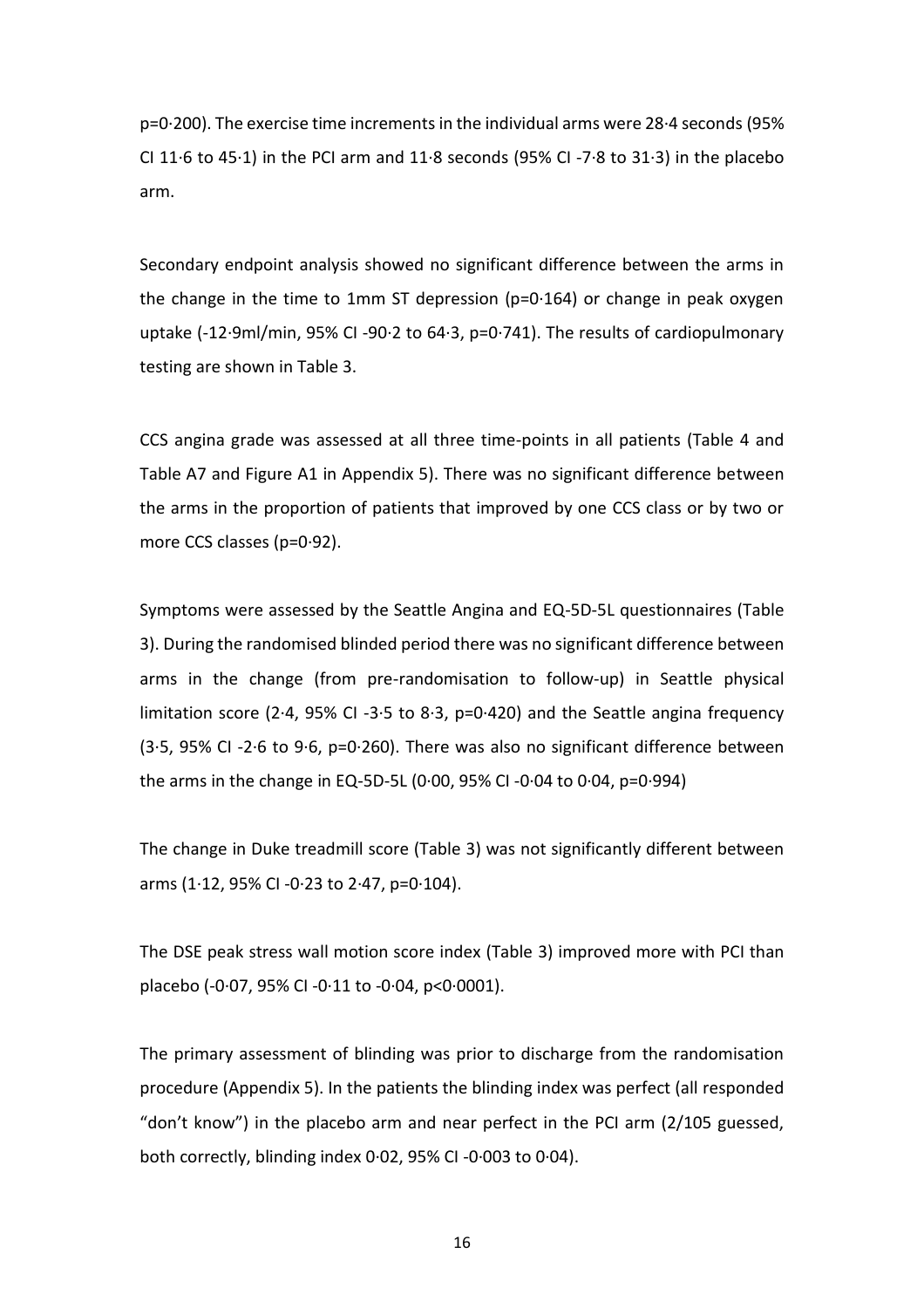After the patients completed the six week follow-up period, 80/105 PCI patients felt able to guess their treatment allocation, 50 correctly and 30 incorrectly (blinding index 0·19, 95% CI 0·05 to 0·33). In the placebo arm 69/91 felt able to guess, 34 correctly and 35 incorrectly (blinding index -0·01, 95% CI -0·16 to 0·14).

In the medical teams there was no evidence of unblinding at either time-point (Appendix 5).

#### **Discussion**

In ORBITA, the first blinded, placebo-controlled trial of PCI for stable angina, PCI did not improve exercise time beyond placebo. This was despite the patients having ischaemic symptoms, severe coronary stenosis both anatomically (84·4% area reduction) and haemodynamically (on-treatment FFR 0·69 and iFR 0·76), and incontrovertible objective relief of anatomical stenosis, invasive pressure, and noninvasive perfusion indices (FFR p<0·0001, iFR p<0·0001, stress wall motion score index p<0·0001). There was also no improvement beyond placebo in the other exercise and patient-centred endpoints including CCS class and the metrics of the Seattle angina and EQ-5D-5L questionnaires.

This may seem to contradict the real-world experience that patients report relief of angina after PCI. However, real-world data inevitably mix physical effects with placebo. Forgetting this, or denying it, causes overestimation of the physical effect.

The necessity for placebo-controlled trials has been rediscovered several times in cardiology, typically to considerable surprise.<sup>23</sup> Often a therapy is thought to be so beneficial that a placebo-controlled trial is considered unnecessary and perhaps unethical, sometimes even attracting droll analogies to testing the need for a parachute.

Forty years after the first PCI, ORBITA shows that placebo-controlled randomised trials remains necessary.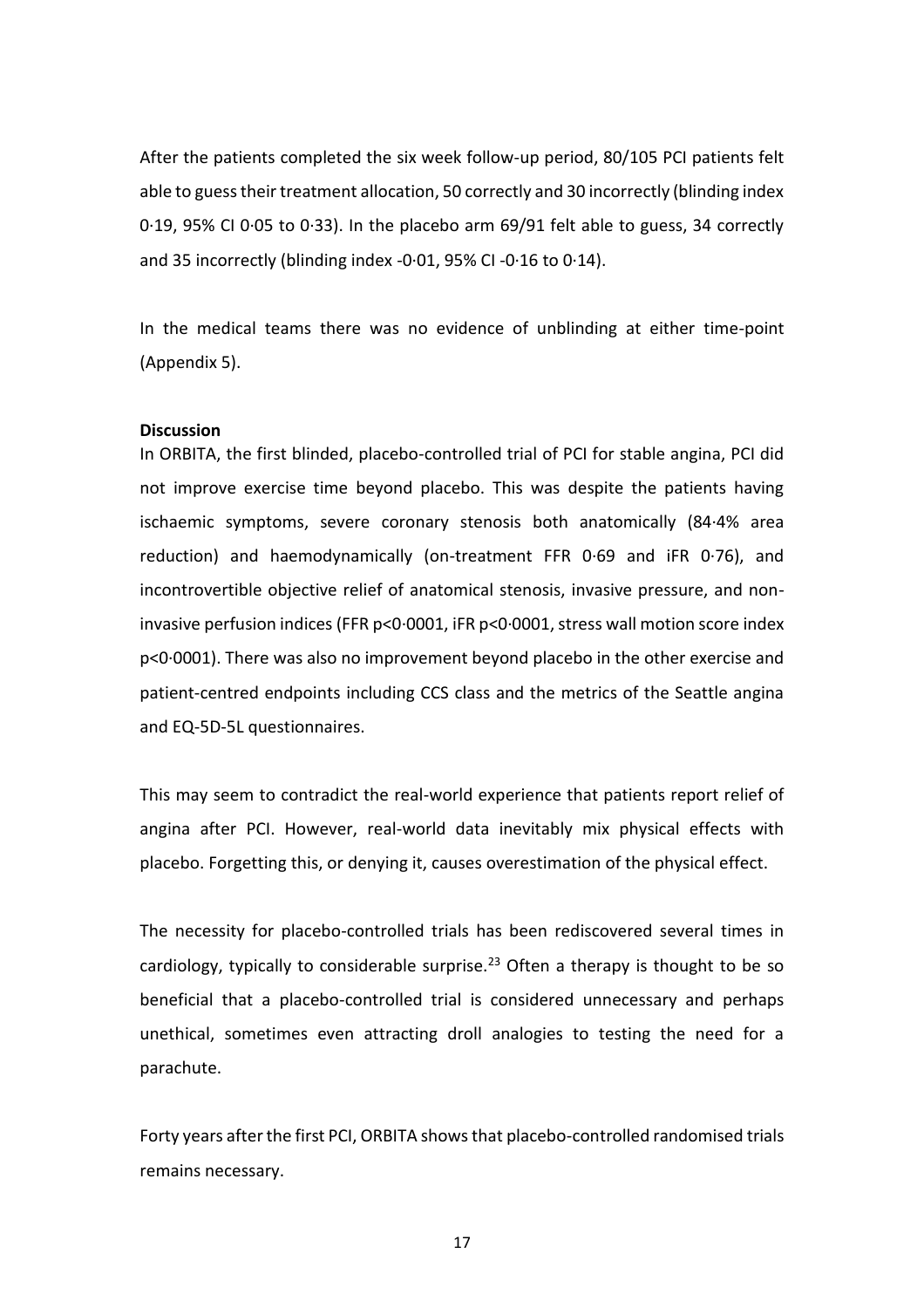ORBITA has implications for our clinical understanding. The concept of a simple linear link between a tight stenosis and angina is attractive to patients, easily explained by physicians, and biologically plausible. Moreover, since relieving the anatomical and haemodynamic features of stenosis by unblinded PCI is followed by the patient reporting angina relief, it is understandable that this link becomes generally accepted.

However, forgetting the potential magnitude of placebo prevents us from exploring the inevitably complex relationship between anatomy, physiology, and symptoms. Clinicians have hoped there might be a simple entity named ischaemia, which manifests as positive tests and clinical symptoms, and that treatment by PCI would eliminate all these manifestations concordantly. Perhaps this is too optimistic.

Nevertheless ORBITA does not mean that patients should never undergo PCI for stable angina. Not all patients would be satisfied with taking multiple anti-anginal agents forever. They may prefer an invasive procedure with a small upfront risk for the potential to have fewer medications.

The ORBITA protocol had specific features. The medical therapy optimisation phase was intentionally intensive; comprising one to three telephone consultations per week with a consultant cardiologist supported by home blood pressure and heart rate measurements. This ensured a high level of anti-anginal therapy within just six weeks and facilitated the enrolment and retention of patients with severe coronary disease.

The trial was designed to achieve good quality background anti-anginal therapy as is recommended.24,25 To minimise the period of deferral of PCI, which may have been a barrier to participation, the medical optimisation phase, was designed to be more intensive than routine clinical practice. Patients were up-titrated to an average of three anti-anginal agents during the initial six weeks before randomisation. Achieving this required one to three consultations per week with a consultant cardiologist. The longest half-life of the drugs introduced was 40 hours for amlodipine. Because this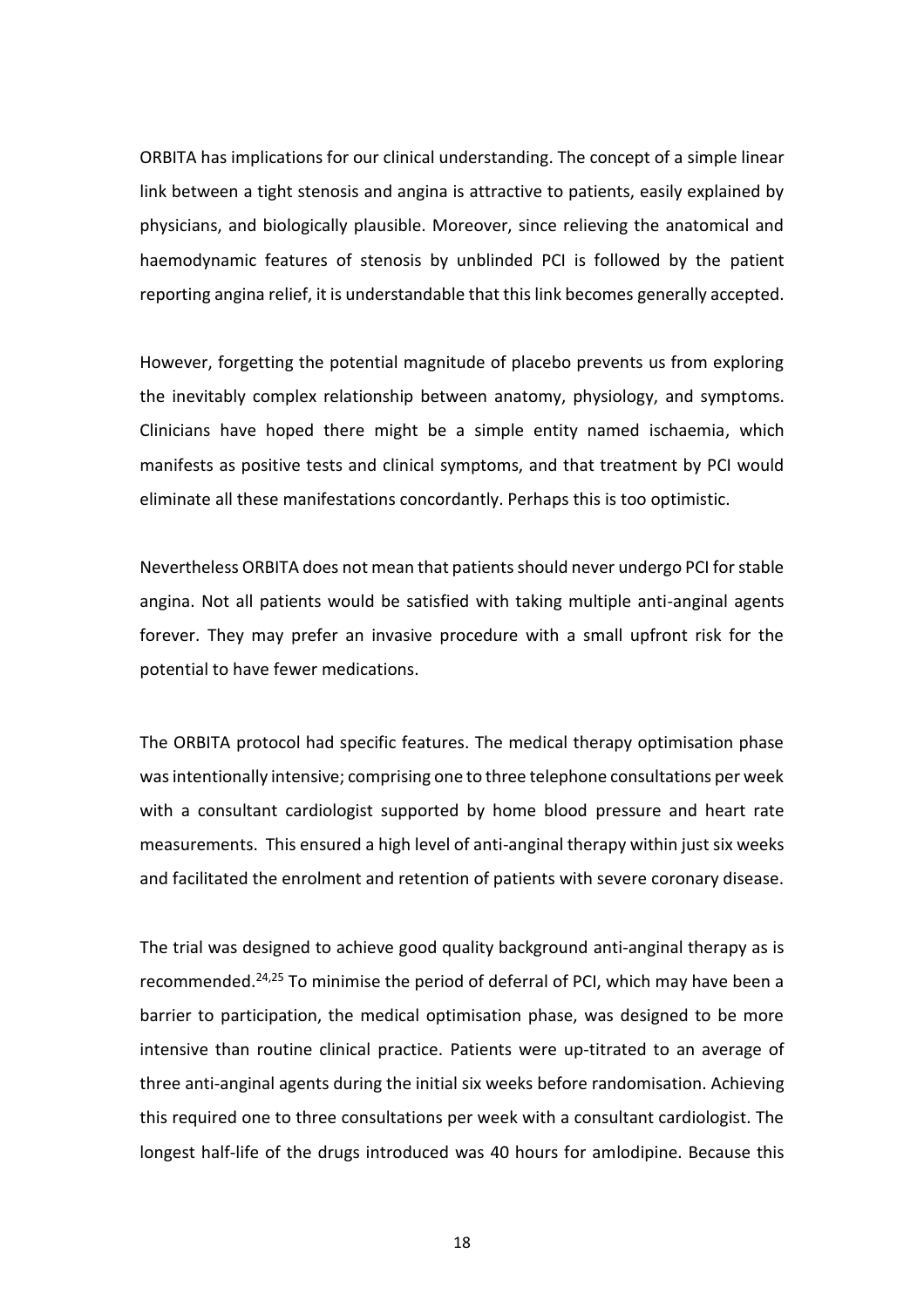was second line it was never added in the final two weeks and therefore no patient had pharmacokinetically insufficient time. The changes in heart rate and blood pressure confirm physiological effects. Thirty-nine out of 230 enrolled patients had become free of angina (CCS 0) at the pre-randomisation time-point with anti-anginal therapy. This may have been due to the anti-anginal therapy or self-restriction of physical activity. Seventeen patients exited the trial at this time but 22 went forward for randomisation. The other 178 randomised patients (89%) had angina despite antianginal therapy. Of the randomised patients, the majority were taking at least two anti-anginal drugs.<sup>24,25</sup>

The ORBITA patients had ischaemia as evidenced by anginal symptoms, severe coronary disease, with haemodynamic severity similar to unblinded trials of PCI. In ORBITA the mean FFR was 0.69, comparable to 0.71 in FAME and 0.68 in FAME-2.<sup>26,27</sup> The 2017 guidelines state that PCI is appropriate for this cohort of patients with single vessel coronary disease and angina on at least two anti-anginals, with no requirement for any further tests.<sup>28</sup> Angiographic images of all 200 patients are shown in Appendix 7 for comparison with other trials.

ORBITA patients underwent a blinded procedure and were randomised to PCI or placebo. A placebo-controlled trial of PCI involves two major risks for participants, which need to be included in the informed consent process. First, dual anti-platelet therapy can cause major bleeding. Indeed, two placebo patients had major bleeding from erosive gastritis. Both patients subsequently underwent clinical stenting on proton pump inhibitor and dual anti-platelet therapy without further bleeding. Second, passing a pressure wire through tight lesions can disrupt the intima. Four patients in the placebo arm experienced this and therefore underwent unplanned stenting. Despite these events, there were no long-term clinical sequelae for any of the participants. Furthermore PCI has low short and long-term risks.

ORBITA was designed to detect a clinically relevant effect size. Contemporary placebocontrolled trials of single agent anti-anginal therapies have reported effect sizes of 48 to 55 seconds.17,18 ORBITA was designed to be able to detect an effect size of 30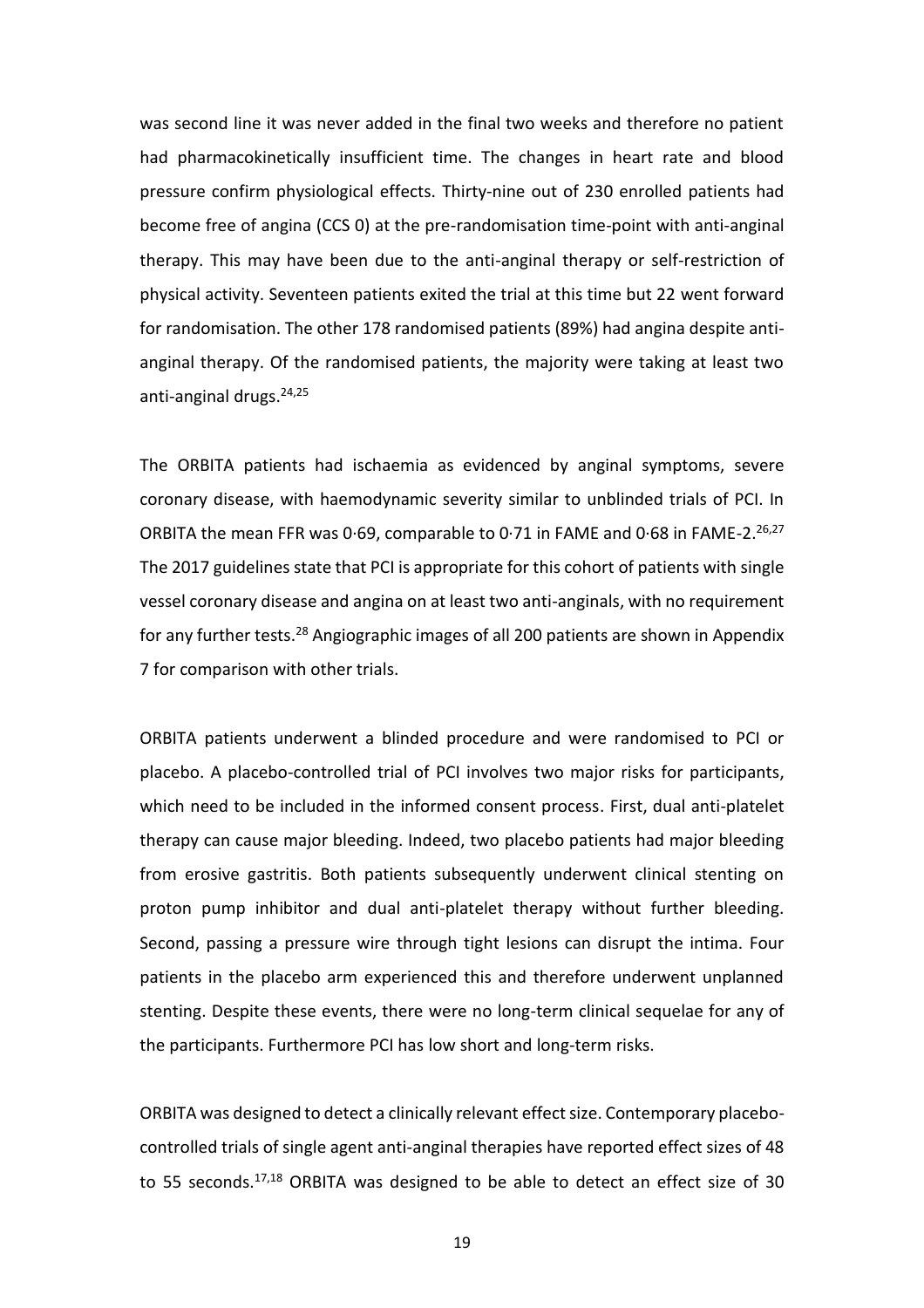seconds (55% to 63% of a single anti-anginal agent), which is a relatively conservative goal for an invasive therapy that has a small but non-negligible risk. In practice the variability in exercise time increments was slightly larger than predicted and therefore the trial could in retrospect be considered to be powered for a 34 second effect. ORBITA is comparable in size to the 191 patient MARISA trial of single agent antianginal therapy.<sup>18</sup>

ORBITA only considered PCI for stable angina and has no implications for patients undergoing PCI for acute coronary syndrome including ST-elevation myocardial infarction for which morbidity and mortality advantages have been proven.

# **Study limitations**

Although the participants had anatomically and physiologically severe lesions, we did not enrol patients with multi-vessel disease. Patients with more extensive territories of coronary disease might have a larger physiological benefit from PCI and no obvious reason for a larger placebo effect.

In the four-decade history of PCI, decision-making has been primarily based on symptoms and angiographic appearance, and patients and their clinicians have been reporting angina relief after PCI. ORBITA's design reflects the majority of historical and current clinical practice of PCI for stable angina. Whether a future blinded trial with different entry criteria (e.g. restricting entry according to invasive coronary pressure measurements) would have different results remains unknown.

This trial set an objective and continuous variable as the primary endpoint: difference in exercise time increment between PCI and placebo. There are many other possible symptom-based variables, but exercise time has proved to be a discriminating test for many anti-anginal therapies and is the recommended for this by both the U.S. Food and Drug Administration authority and the European Medicines Agency.

The follow-up time was only six weeks, so that patients and physicians would not be deterred by the prospect of remaining indefinitely without the option of PCI. However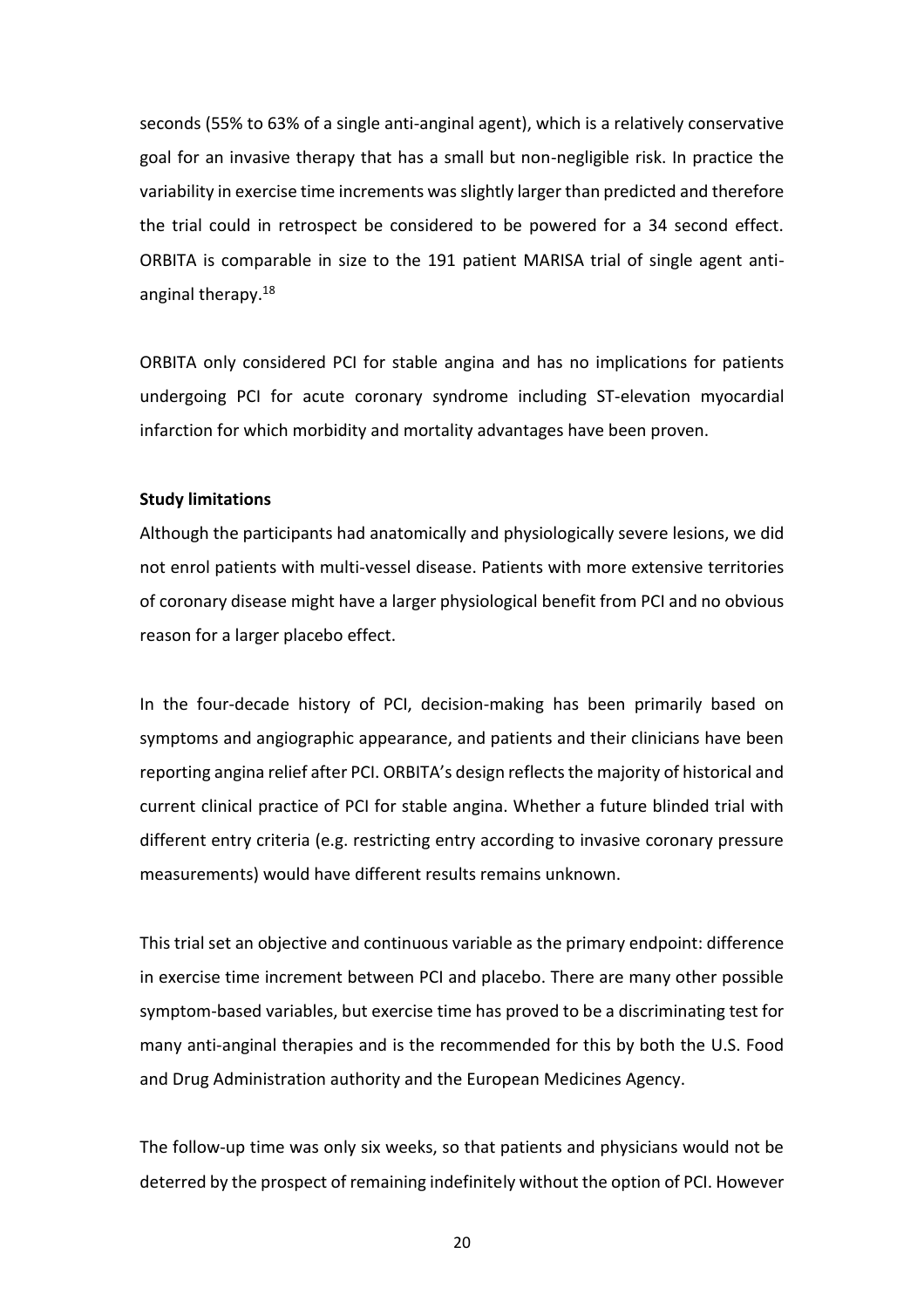the anatomic and haemodynamic effects of stenting on the coronaries are immediate, and symptomatic and exercise test improvements from unblinded PCI is well documented at 30 days,<sup>6</sup> 37 days<sup>29</sup> and 6 weeks.<sup>30</sup> As a result of the limited duration of ORBITA, it cannot address long-term myocardial infarction and mortality endpoints. Other trials such ISCHEMIA (NCT01985360) will do this.

In ORBITA the extent of coronary disease (one vessel versus multi-vessel) was judged visually as is common practice in diagnostic angiography. It is unlikely that the nontarget vessels in the patients were normal.

Epicardial arteries are the focus of most clinical attention because they are visible and amenable to procedural intervention. However, patients may differ in microvascular physiology. Ischaemia from non-target vessel or from micro-vascular disease may have contributed to angina that the PCI procedure would not have improved.

Any trial using exercise testing as an endpoint may experience a training effect. However, the combination of randomisation, placebo-control and blinding should distribute this effect equally between arms.

### **Conclusions**

ORBITA made a blinded comparison of PCI and placebo procedure in patients with stable angina and anatomically and haemodynamically severe coronary stenosis. The primary endpoint of exercise time increment showed no difference between arms. This first placebo-controlled trial of PCI for stable angina suggests that the common clinical observation of symptomatic improvement from PCI may well contain a large hidden placebo component. Placebo-controlled efficacy data may be just as important for assessing invasive procedures, where the stakes are higher, as for assessing pharmacotherapy where it is already standard practice.

#### **Contributors**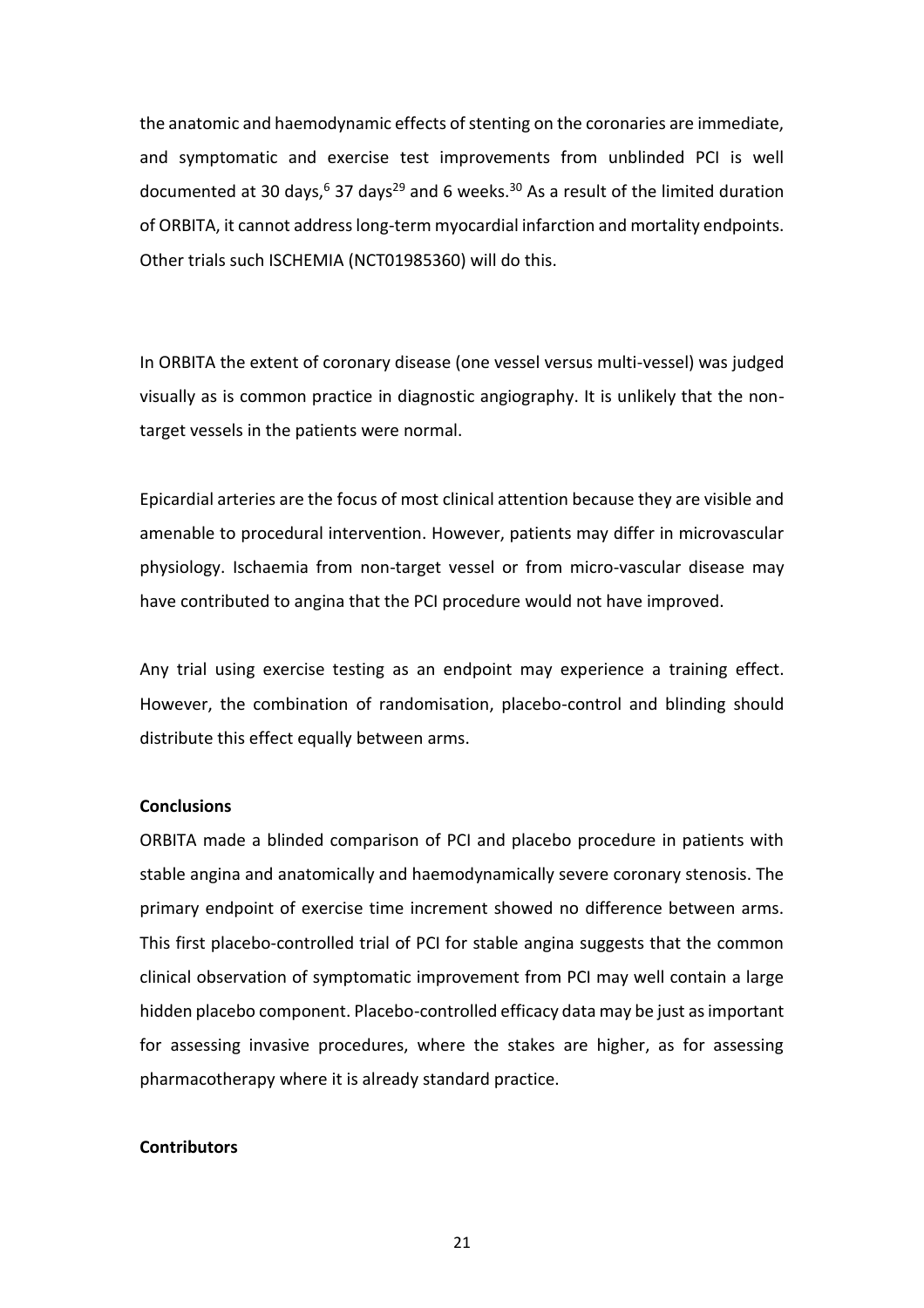Steering committee: RAL, DT, RW, JED, ST, DF (principal investigator) and DC (independent chairman).

Writing committee: RAL, DF, JED, and ST.

Data safety monitoring board: Ajay Gupta, Barts Health NHS Trust and Neil Chapman, Imperial College London.

Data analysis committee: H-MD, MM, MS-S and JH.

RAL, DT, RW, JED, ST, DF were responsible for conception and design of the study.

RAL, SS, KT, JD, TK, RK, IM, SN, RP, CC, YA, CB, AS, RG, STa were responsible for data acquisition in the cardiac catheter laboratory.

DT, RA, JM, DF were responsible for data acquisition in the echocardiography laboratory.

DT, RW, DF were responsible for data acquisition in the exercise laboratory.

H-MD was the study statistician.

RAL, DF, JED, ST were responsible for data interpretation and writing of the report.

ORBITA study investigators:

Rasha Al-Lamee, Imperial College London, London, UK; Imperial College Healthcare NHS Trust, London, UK

David Thompson, Imperial College London, London, UK; Imperial College Healthcare NHS Trust, London, UK

Sayan Sen, Imperial College London, London, UK; Imperial College Healthcare NHS Trust, London, UK

Kare Tang, Essex Cardiothoracic Centre, Basildon, UK

John Davies, Essex Cardiothoracic Centre, Basildon, UK

Thomas Keeble, Essex Cardiothoracic Centre, Basildon, UK

Raffi Kaprielian, Imperial College Healthcare NHS Trust, London, UK

Iqbal Malik, Imperial College Healthcare NHS Trust, London, UK

Sukhjinder Nijjer, Imperial College Healthcare NHS Trust, London, UK

Ricardo Petraco, Imperial College London, London, UK; Imperial College Healthcare

NHS Trust, London, UK

Christopher Cook, Imperial College London, London, UK; Imperial College Healthcare NHS Trust, London, UK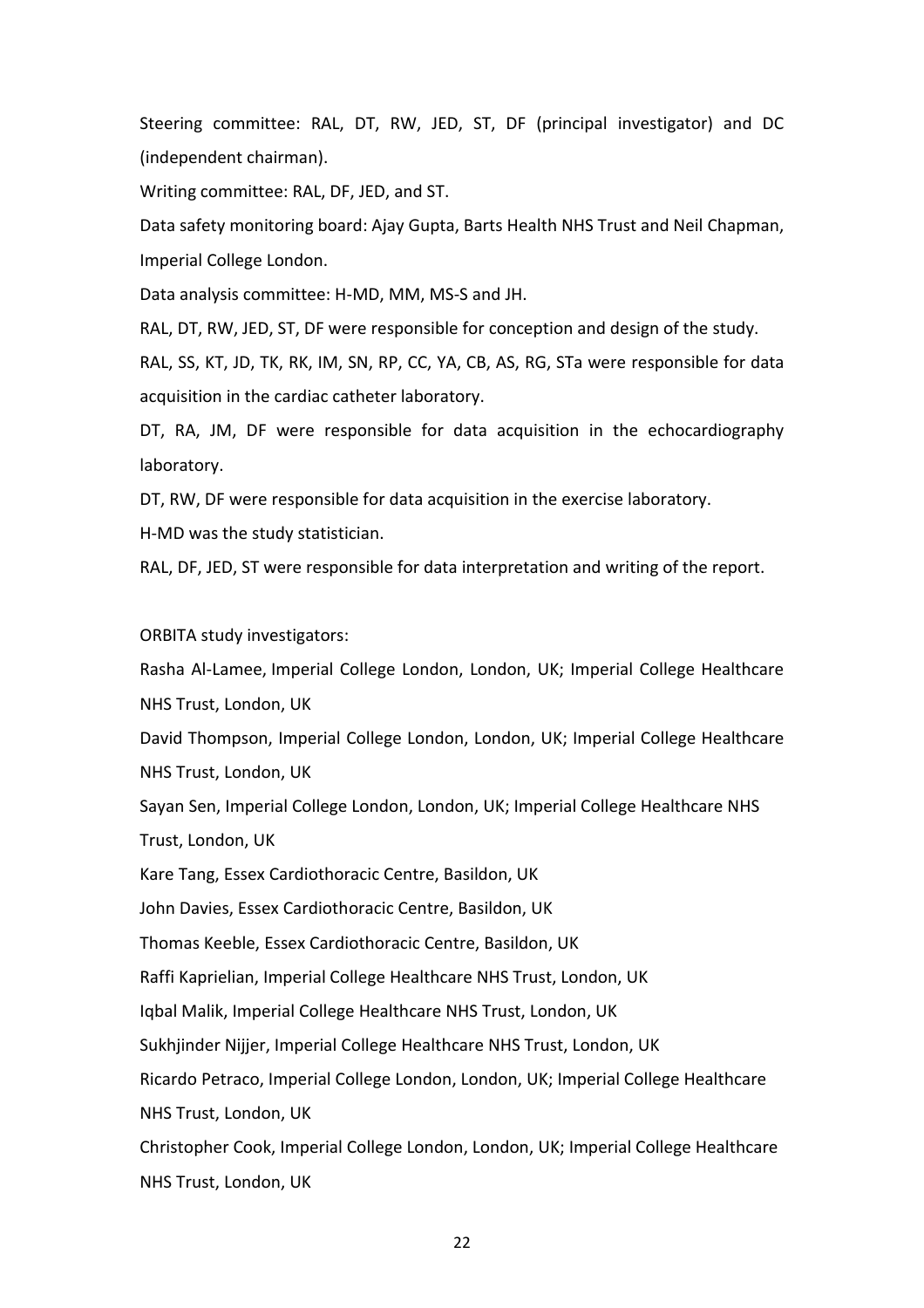Yousif Ahmad, Imperial College London, London, UK; Imperial College Healthcare NHS Trust, London, UK James Howard, Imperial College London, London, UK; Imperial College Healthcare NHS Trust, London, UK Matthew Shun-Shin, Imperial College London, London, UK; Imperial College Healthcare NHS Trust, London, UK Amarjit Sethi, Imperial College Healthcare NHS Trust, London, UK Christopher Baker, Imperial College Healthcare NHS Trust, London, UK Andrew Sharp, Royal Devon and Exeter NHS Trust, London, UK Punit Ramrakha, Imperial College Healthcare NHS Trust, London, UK Robert Gerber, East Sussex Healthcare NHS Trust, Hastings, UK Suneel Talwar, Royal Bournemouth and Christchurch NHS Trust, Bournemouth, UK Ravi Assomull, Imperial College Healthcare NHS Trust, London, UK Rodney Foale, Imperial College Healthcare NHS Trust, London, UK Jamil Mayet, Imperial College London, London, UK; Imperial College Healthcare NHS Trust, London, UK Roland Wensel, Imperial College London, London, UK Simon Thom, Imperial College London, London, UK; Imperial College Healthcare NHS Trust, London, UK Justin Davies, Imperial College London, London, UK; Imperial College Healthcare NHS Trust, London, UK Darrel Francis, Imperial College London, London, UK; Imperial College Healthcare NHS Trust, London, UK Ramzi Khamis, Imperial College London, London, UK; Imperial College Healthcare NHS Trust, London, UK Nearchos Hadjiloizou, Imperial College Healthcare NHS Trust, London, UK Masood Khan, Imperial College Healthcare NHS Trust, London, UK Michael Bellamy, Imperial College Healthcare NHS Trust, London, UK Ghada Mikhail, Imperial College Healthcare NHS Trust, London, UK Piers Clifford, Imperial College Healthcare NHS Trust, London, UK Peter O'Kane, Royal Bournemouth and Christchurch NHS Trust, Bournemouth, UK Terry Levy, Royal Bournemouth and Christchurch NHS Trust, Bournemouth, UK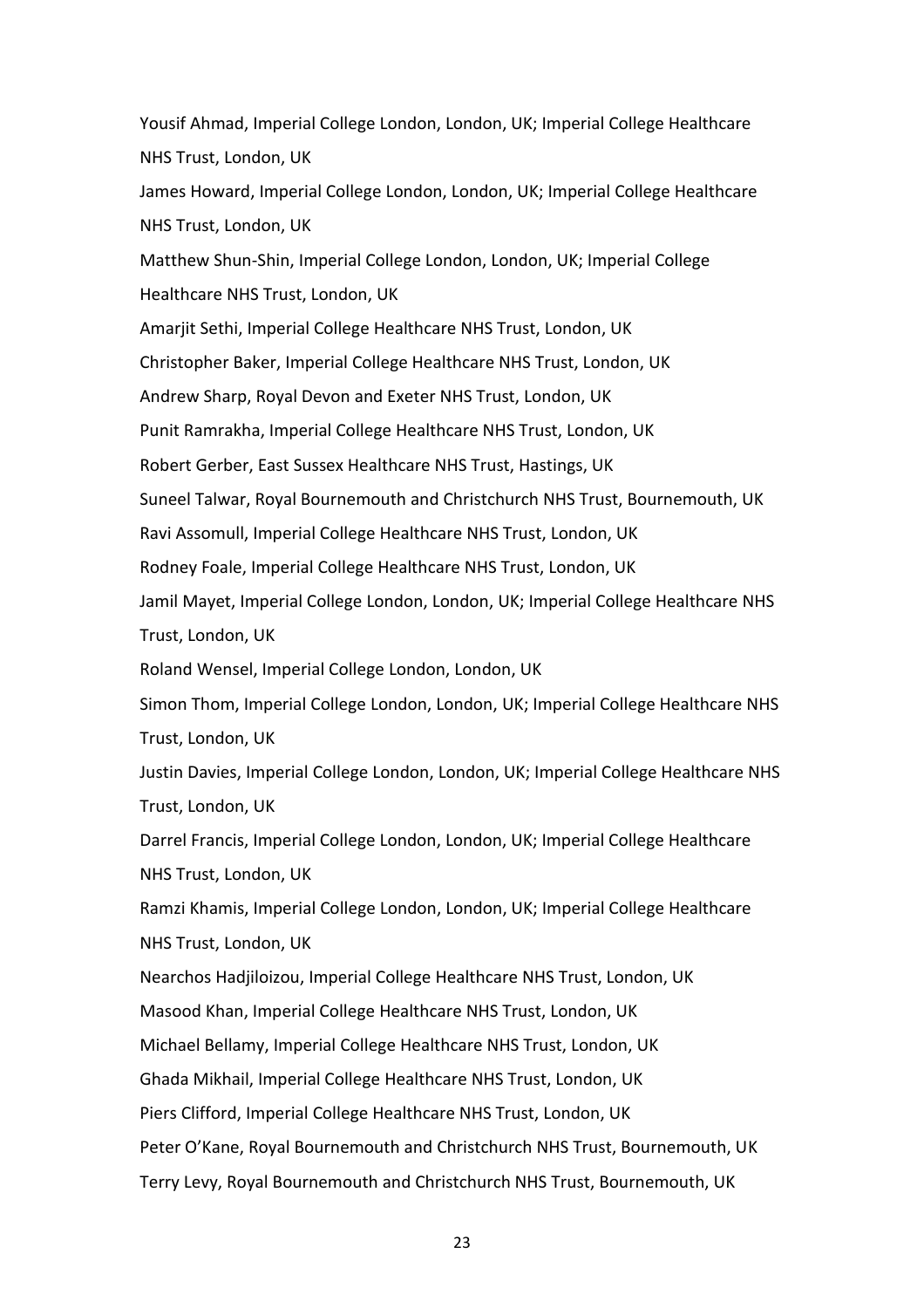Rosie Swallow, Royal Bournemouth and Christchurch NHS Trust, Bournemouth, UK

# **Declaration of interests**

Justin Davies and Jamil Mayet hold patents pertaining to the iFR technology. Justin Davies and Andrew Sharp are consultants for Philips Volcano. Rasha Al-Lamee, Sayan Sen, Ricardo Petraco, Christopher Cook and Sukhjinder Nijjer receive speaker's honoraria from Philips Volcano.

Justin Davies and Thomas Keeble have received research grants from Philips Volcano. All other authors have no conflicts of interest to disclose.

# **Acknowledgments**

We thank all the participants and their families for their dedication to this research. Special thanks go to Nina Bual for all her help in the acquisition of DSE data. We thank the independent data safety monitoring board committee members Ajay Gupta and Neil Chapman and the independent study monitor Jane Field for all their hard work. We also thank Yasutsugu Shiono and Yuetsu Kikuta for their assistance. We thank the research and administrative teams at Imperial College Healthcare NHS Trusts, Essex Cardiothoracic Centre, East Sussex Healthcare NHS Trust, Royal Devon and Exeter NHS Trust and Royal Bournemouth and Christchurch NHS Trust for the dedication and support.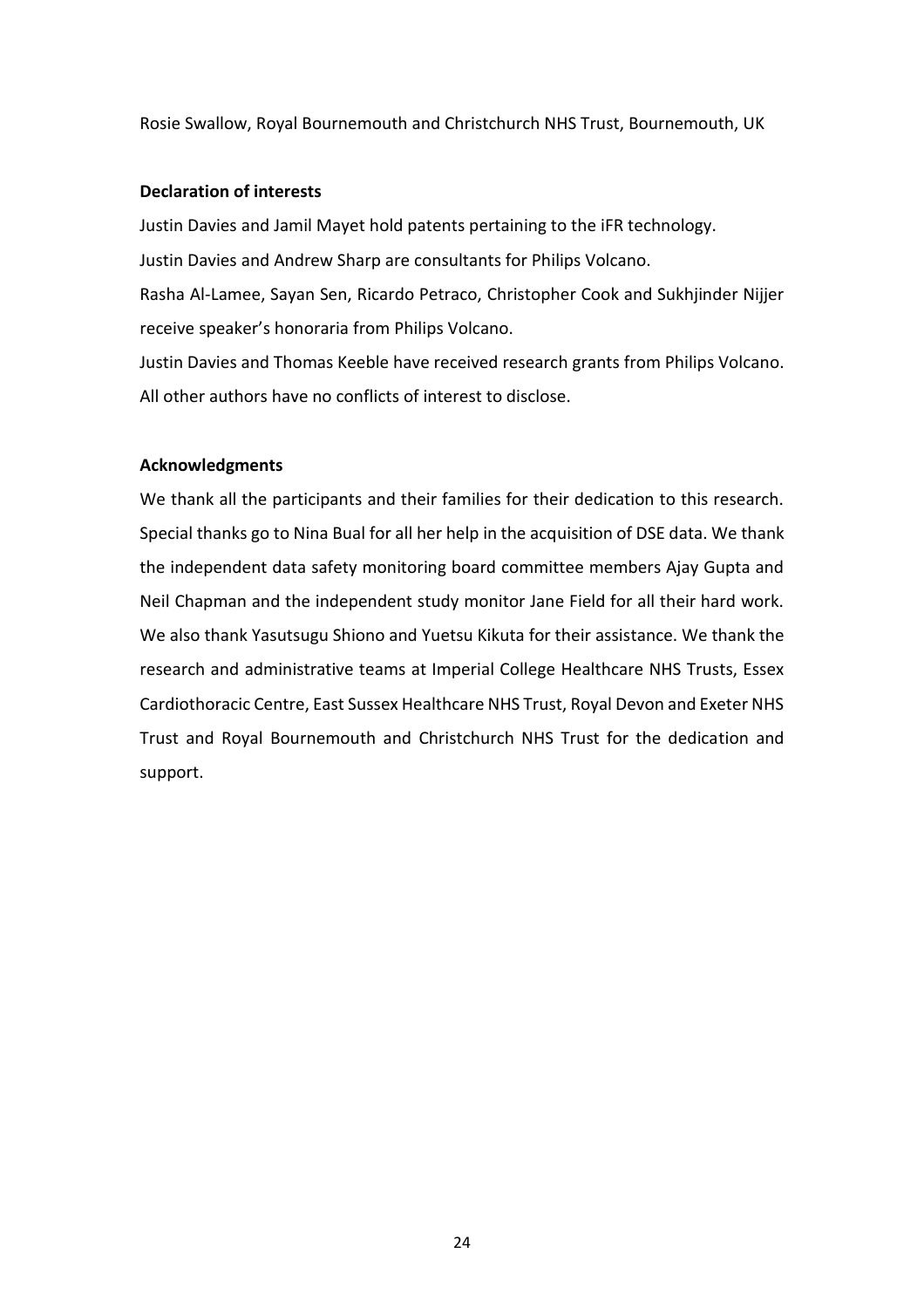# **References**

1. Gruntzig A. Transluminal dilatation of coronary-artery stenosis. *Lancet* 1978; **1**(8058): 263.

2. Boden WE, O'Rourke RA, Teo KK, et al. Optimal medical therapy with or without PCI for stable coronary disease. *The New England journal of medicine* 2007; **356**(15): 1503-16.

3. Stergiopoulos K, Boden WE, Hartigan P, et al. Percutaneous Coronary Intervention Outcomes in Patients With Stable Obstructive Coronary Artery Disease and Myocardial Ischemia: A Collaborative Meta-analysis of Contemporary Randomized Clinical Trials. *JAMA internal medicine* 2013.

4. Spertus JA, Maron DJ, Cohen DJ, et al. Frequency, predictors, and consequences of crossing over to revascularization within 12 months of randomization to optimal medical therapy in the Clinical Outcomes Utilizing Revascularization and Aggressive Drug Evaluation (COURAGE) trial. *Circulation Cardiovascular quality and outcomes* 2013; **6**(4): 409-18.

5. Windecker S, Kolh P, Alfonso F, et al. 2014 ESC/EACTS Guidelines on myocardial revascularization: The Task Force on Myocardial Revascularization of the European Society of Cardiology (ESC) and the European Association for Cardio-Thoracic Surgery (EACTS) Developed with the special contribution of the European Association of Percutaneous Cardiovascular Interventions (EAPCI). *EuroIntervention : journal of EuroPCR in collaboration with the Working Group on Interventional Cardiology of the European Society of Cardiology* 2014.

6. Weintraub WS, Spertus JA, Kolm P, et al. Effect of PCI on quality of life in patients with stable coronary disease. *The New England journal of medicine* 2008; **359**(7): 677-87.

7. Wijeysundera HC, Nallamothu BK, Krumholz HM, Tu JV, Ko DT. Meta-analysis: effects of percutaneous coronary intervention versus medical therapy on angina relief. *Ann Intern Med* 2010; **152**(6): 370-9.

8. Ernst E, Resch KL. Concept of true and perceived placebo effects. *Bmj* 1995; **311**(7004): 551-3.

9. De Bruyne B, Fearon WF, Pijls NH, et al. Fractional flow reserve-guided PCI for stable coronary artery disease. *The New England journal of medicine* 2014; **371**(13): 1208-17.

10. Kaptchuk TJ, Goldman P, Stone DA, Stason WB. Do medical devices have enhanced placebo effects? *J Clin Epidemiol* 2000; **53**(8): 786-92.

11. Rothberg MB, Sivalingam SK, Kleppel R, Schweiger M, Hu B, Sepucha KR. Informed Decision Making for Percutaneous Coronary Intervention for Stable Coronary Disease. *JAMA internal medicine* 2015; **175**(7): 1199-206.

12. Thomas KB. General practice consultations: is there any point in being positive? *Br Med J (Clin Res Ed)* 1987; **294**(6581): 1200-2.

13. Schulz KF, Chalmers I, Hayes RJ, Altman DG. Empirical evidence of bias. Dimensions of methodological quality associated with estimates of treatment effects in controlled trials. *JAMA : the journal of the American Medical Association* 1995; **273**(5): 408-12.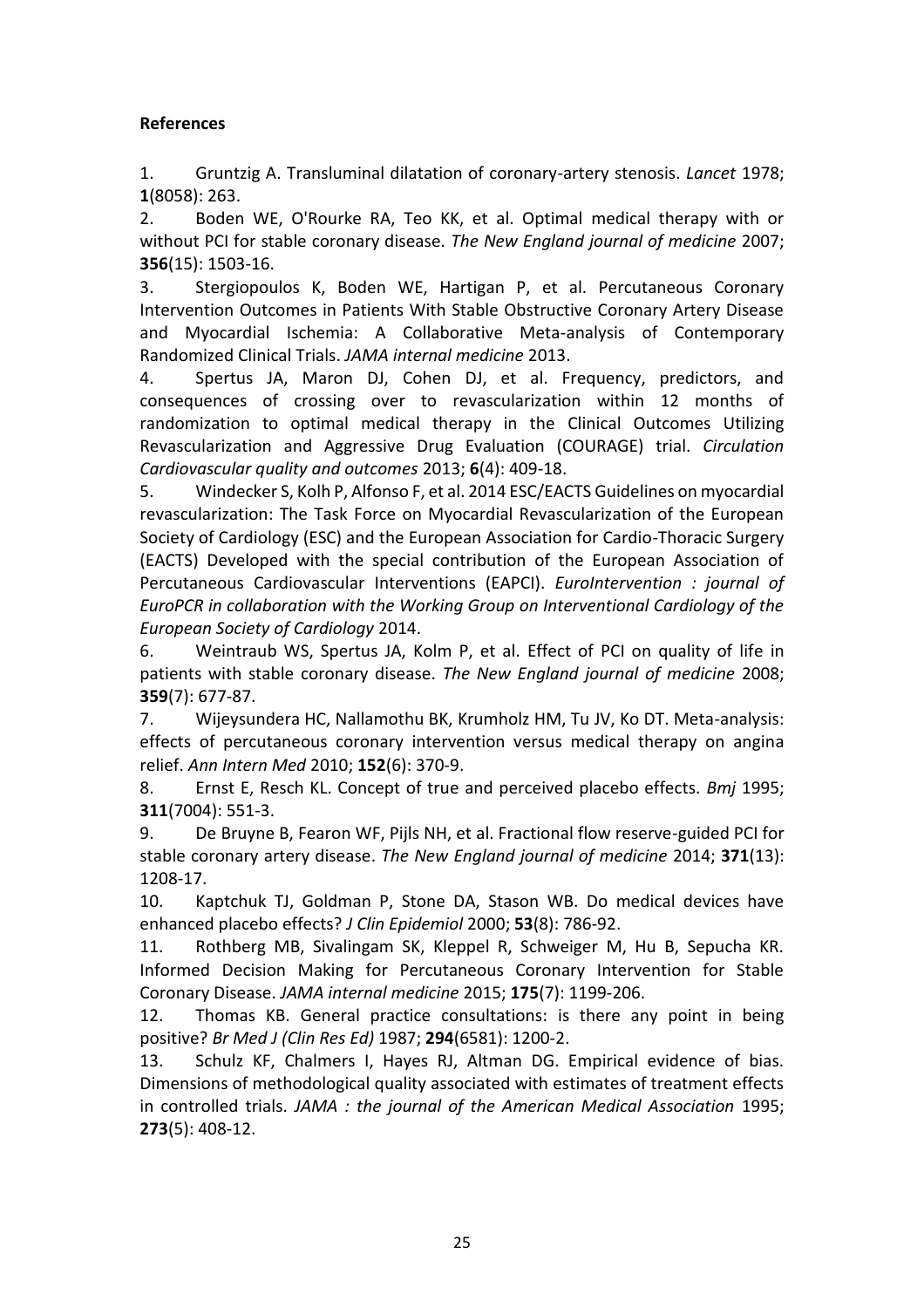14. Goff SL, Mazor KM, Ting HH, Kleppel R, Rothberg MB. How cardiologists present the benefits of percutaneous coronary interventions to patients with stable angina: a qualitative analysis. *JAMA internal medicine* 2014; **174**(10): 1614-21.

15. Wartolowska K, Judge A, Hopewell S, et al. Use of placebo controls in the evaluation of surgery: systematic review. *Bmj* 2014; **348**: g3253.

16. Means G, End C, Kaul P. Management of Percutaneous Coronary Intervention Complications. *Curr Treat Options Cardiovasc Med* 2017; **19**(4): 25.

17. Borer JS, Fox K, Jaillon P, Lerebours G, Ivabradine Investigators G. Antianginal and antiischemic effects of ivabradine, an I(f) inhibitor, in stable angina: a randomized, double-blind, multicentered, placebo-controlled trial. *Circulation* 2003; **107**(6): 817- 23.

18. Chaitman BR, Skettino SL, Parker JO, et al. Anti-ischemic effects and long-term survival during ranolazine monotherapy in patients with chronic severe angina. *Journal of the American College of Cardiology* 2004; **43**(8): 1375-82.

19. Garratt AM, Hutchinson A, Russell I, Network for Evidence-Based Practice in N, Yorkshire. The UK version of the Seattle Angina Questionnaire (SAQ-UK): reliability, validity and responsiveness. *J Clin Epidemiol* 2001; **54**(9): 907-15.

20. Devlin NJ, Shah KK, Feng Y, Mulhern B, van Hout B. Valuing health-related quality of life: An EQ-5D-5L value set for England. *Health Econ* 2017.

21. Mark DB, Hlatky MA, Harrell FE, Jr., Lee KL, Califf RM, Pryor DB. Exercise treadmill score for predicting prognosis in coronary artery disease. *Ann Intern Med* 1987; **106**(6): 793-800.

22. Bang H, Ni L, Davis CE. Assessment of blinding in clinical trials. *Control Clin Trials* 2004; **25**(2): 143-56.

23. Shun-Shin MJ, Howard JP, Francis DP. Removing the hype from hypertension. *Bmj* 2014; **348**: g1937.

24. National Institute for Health and Care Excellence (NICE). Management of stable angina. *NICE Clinical Guidance CG126* 2016.

25. Fihn SD, Gardin JM, Abrams J, et al. 2012 ACCF/AHA/ACP/AATS/PCNA/SCAI/STS Guideline for the diagnosis and management of patients with stable ischemic heart disease: a report of the American College of Cardiology Foundation/American Heart Association Task Force on Practice Guidelines, and the American College of Physicians, American Association for Thoracic Surgery, Preventive Cardiovascular Nurses Association, Society for Cardiovascular Angiography and Interventions, and Society of Thoracic Surgeons. *Journal of the American College of Cardiology* 2012; **60**(24): e44-e164.

26. De Bruyne B, Pijls NH, Kalesan B, et al. Fractional flow reserve-guided PCI versus medical therapy in stable coronary disease. *The New England journal of medicine* 2012; **367**(11): 991-1001.

27. Tonino PA, De Bruyne B, Pijls NH, et al. Fractional flow reserve versus angiography for guiding percutaneous coronary intervention. *The New England journal of medicine* 2009; **360**(3): 213-24.

28. Patel MR, Calhoon JH, Dehmer GJ, et al. ACC/AATS/AHA/ASE/ASNC/SCAI/SCCT/STS 2017 Appropriate Use Criteria for Coronary Revascularization in Patients With Stable Ischemic Heart Disease: A Report of the American College of Cardiology Appropriate Use Criteria Task Force, American Association for Thoracic Surgery, American Heart Association, American Society of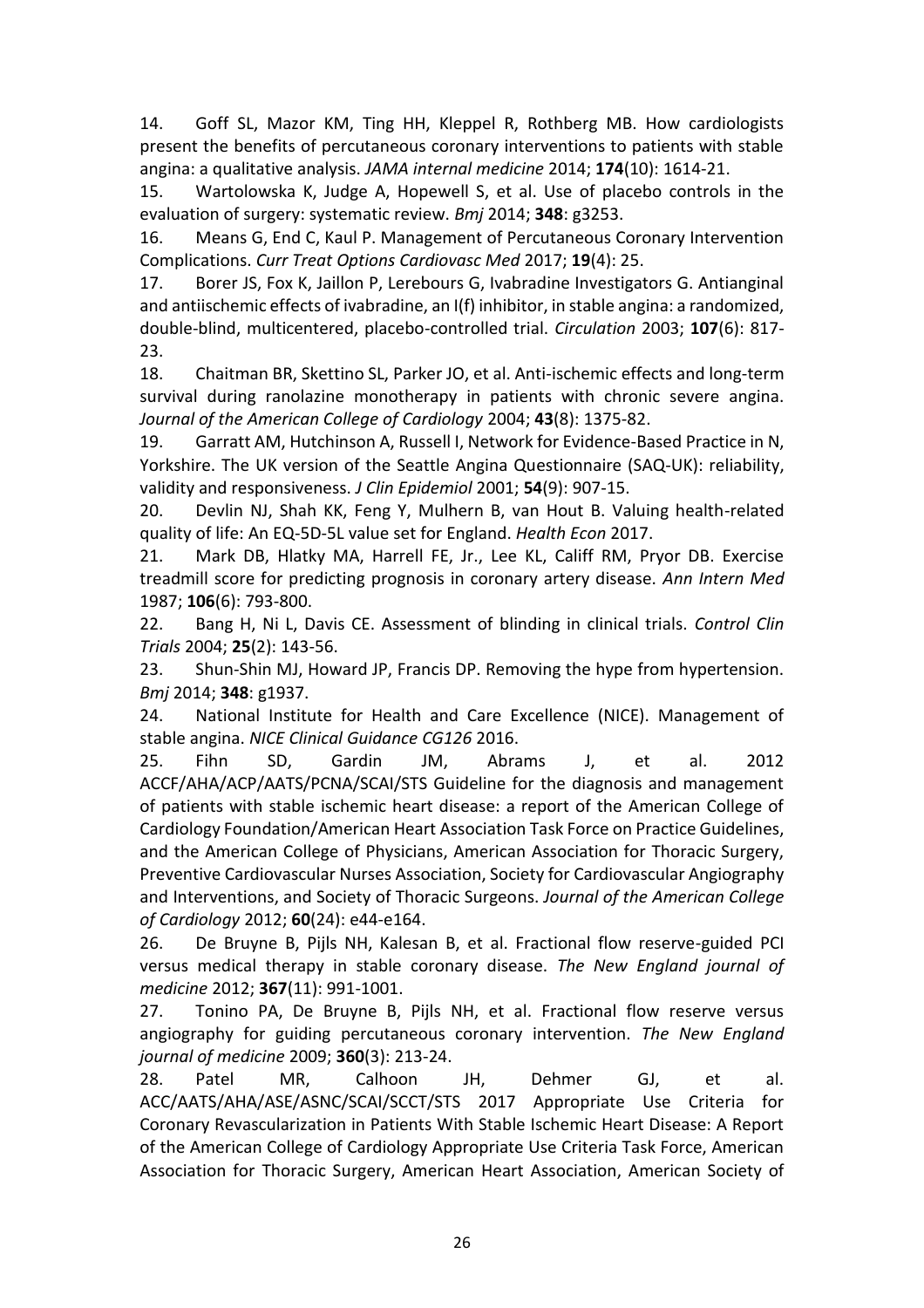Echocardiography, American Society of Nuclear Cardiology, Society for Cardiovascular Angiography and Interventions, Society of Cardiovascular Computed Tomography, and Society of Thoracic Surgeons. *Journal of the American College of Cardiology* 2017; **69**(17): 2212-41.

29. Barmeyer A, Meinertz T. Anaerobic threshold and maximal oxygen uptake in patients with coronary artery disease and stable angina before and after percutaneous transluminal coronary angioplasty. *Cardiology* 2002; **98**(3): 127-31.

30. Williams SG, Stables RH, Wright DJ, Taylor S, Thompson D, Tan LB. Relationship of serum cardiac markers following successful percutaneous coronary intervention and subsequent exercise capacity in patients with chronic stable angina: a pilot study. *Cardiology* 2005; **103**(2): 63-7.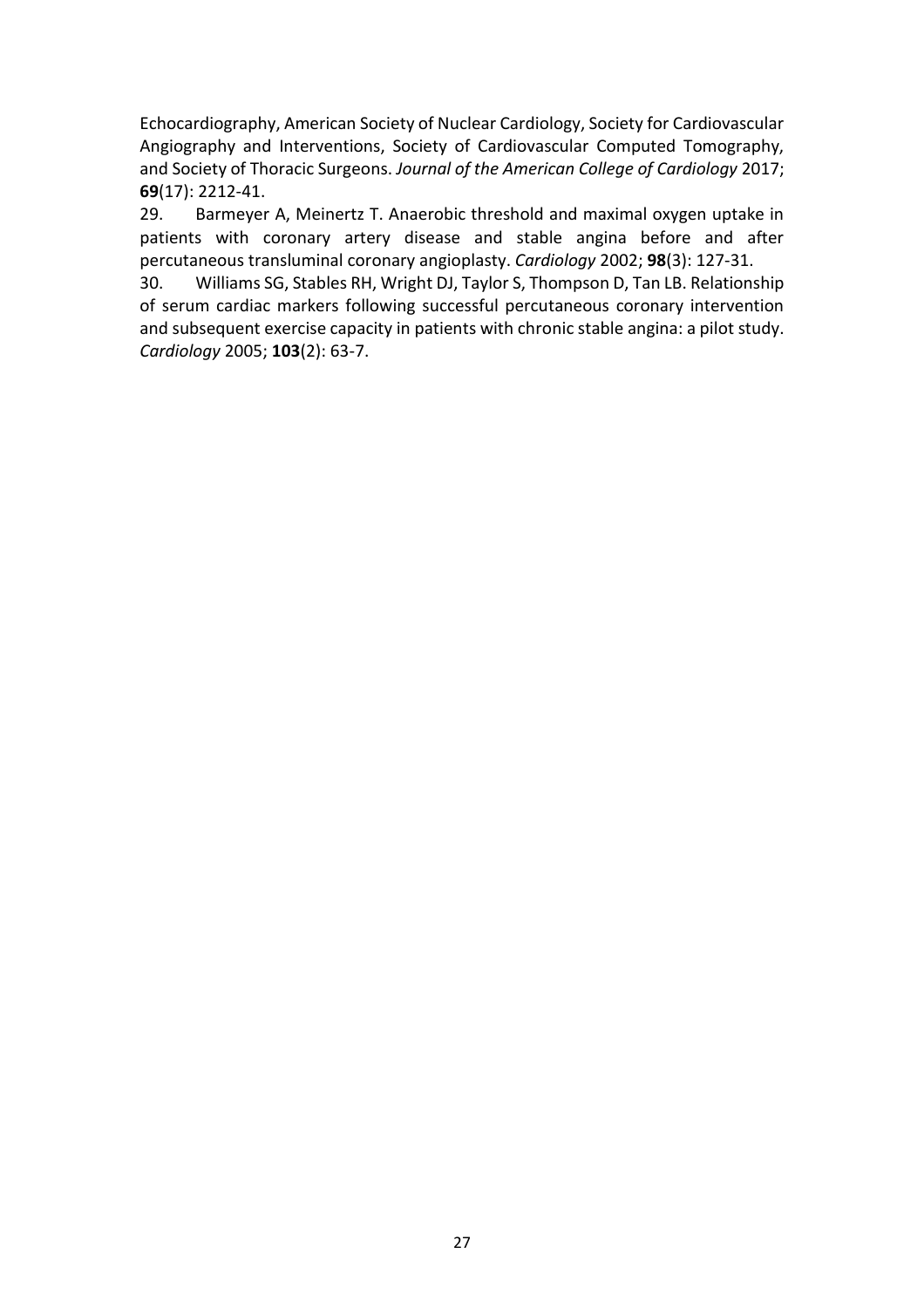# **Tables**

# **Table 1: Baseline characteristics**

|                      | PCI (n=105) | Placebo (n=95) | All (n=200) |  |
|----------------------|-------------|----------------|-------------|--|
| Age (years)          | 65.9(9.5)   | 66.1(8.4)      | 66.0(9.0)   |  |
| Male                 | 74 (70.5%)  | 72 (75.8%)     | 146 (73.0%) |  |
| <b>BMI</b>           | 28.0(4.7)   | 29.5(5.1)      | 28.7(5.0)   |  |
| <b>Diabetes</b>      | 15 (14.3%)  | 21(22.1%)      | 36 (18.0%)  |  |
| Hypertension         | 72 (68.6%)  | 66 (69.5%)     | 138 (69.0%) |  |
| Hyperlipidaemia      | 81(77.1%)   | 62 $(65.3%)$   | 143 (71.5%) |  |
| Current smoker       | 11 (10.5%)  | 15(15.8%)      | 26 (13.0%)  |  |
| Previous MI          | 5(4.8%)     | 7(7.4%)        | $12(6.0\%)$ |  |
| <b>Previous PCI</b>  | 10(9.5%)    | 15(15.8%)      | 25(12.5%)   |  |
| LV systolic function |             |                |             |  |
| Normal               | 98 (93.3%)  | 85 (89.5%)     | 183 (91.5%) |  |
| Mild impairment      | 3(2.9%)     | 7(7.4%)        | $10(5.0\%)$ |  |
| Moderate impairment  | 4(3.8%)     | 3(3.2%)        | 7(3.5%)     |  |
| CCS class            |             |                |             |  |
| ı                    | 2(1.9%)     | 3(3.2%)        | 5(2.5%)     |  |
| Ш                    | 64 (61.0%)  | 54 (56.8%)     | 118 (59.0%) |  |
| Ш                    | 39(37.1%)   | $38(40.0\%)$   | 77 (38.5%)  |  |
| Angina duration      | 9.5(15.7)   | 8.4(7.5)       | 9.0(12.5)   |  |
| (months)             |             |                |             |  |

Data are mean (SD) and n (%). BMI= body mass index. MI=myocardial infarction. PCI=percutaneous coronary intervention. LV=left ventricle. CCS=Canadian Cardiovascular Society.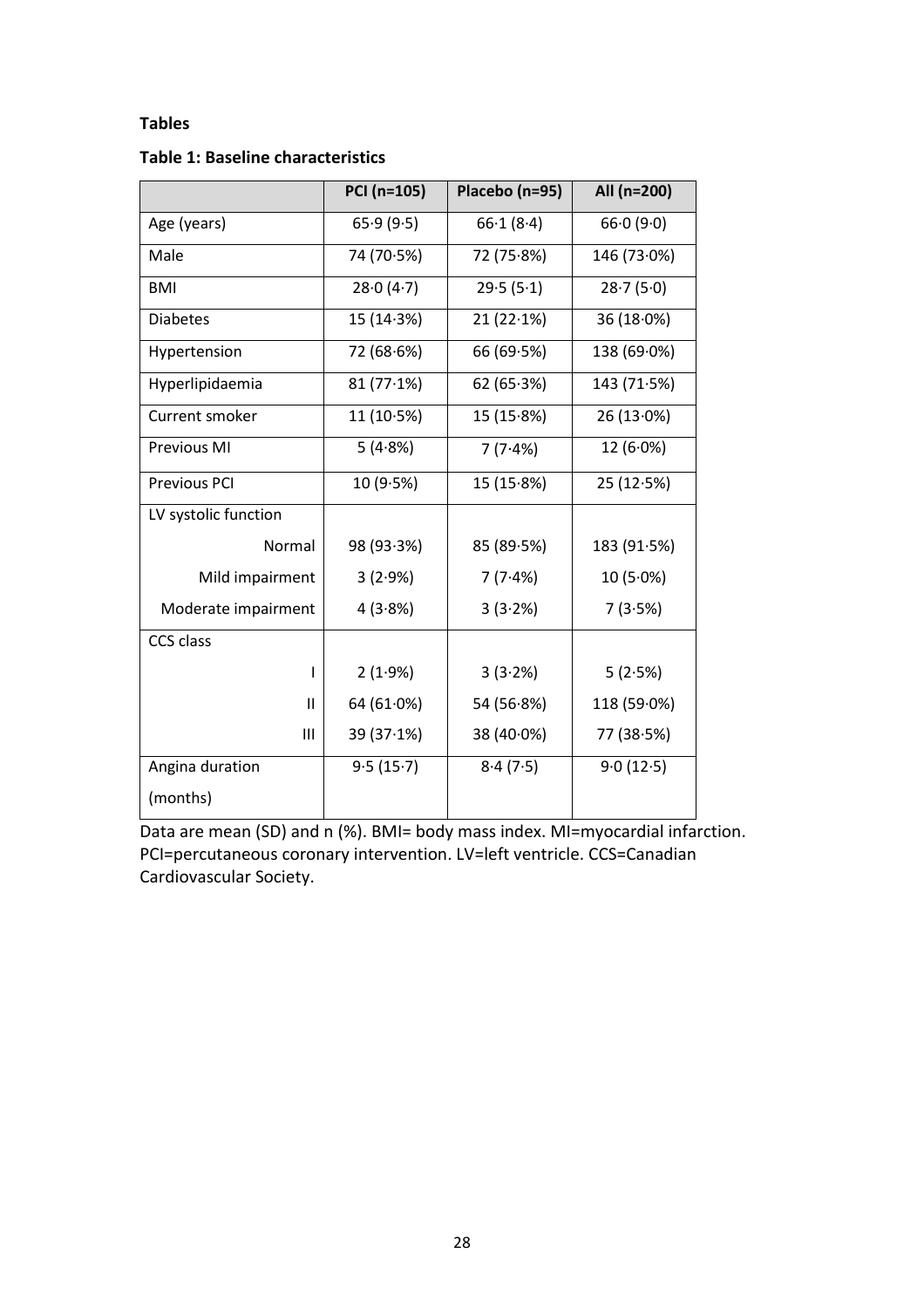|                         | <b>PCI</b>          | Placebo (n=95)    | p value  | All                    |
|-------------------------|---------------------|-------------------|----------|------------------------|
|                         | $(n=105)$           |                   |          | $(n=200)$              |
| Procedural time         | 90(27)              | 61(17)            | < 0.0001 | 76 (27)                |
| (min)                   |                     |                   |          |                        |
| Vessel name             |                     |                   | 0.509    |                        |
| LAD                     | 72 (68.6%)          | 66 (69.5%)        |          | 138 (69.0%)            |
| <b>RCA</b>              | 17 (16.2%)          | 15(15.8%)         |          | 32(16.0%)              |
| Cx                      | 9(8.6%)             | 10(10.5%)         |          | 19 (9.5%)              |
| OM1                     | 4(3.8%)             | $0(0\%)$          |          | $4(2.0\%)$             |
| D <sub>1</sub>          | 2(1.9%)             | 2(2.1%)           |          | 4(2.0%)                |
| IM                      | $1(1.0\%)$          | 2(2.1%)           |          | 3(1.5%)                |
| Serial lesions          | 17 (16.2%)          | 12(12.6%)         | 0.475    | 29 (14.5%)             |
| Area stenosis by        | 84.6(10.2)          | 84.2(10.3)        | 0.781    | 84.4(10.2)             |
| QCA (%)                 |                     |                   |          |                        |
| Median (IQR)            | $86.0(77.5-92.7)$   | 84.9 (77.1-93.0)  |          | $85.7(77.4-93.0)$      |
| <b>FFR</b>              | 0.69(0.16)          | 0.69(0.16)        | 0.778    | 0.69(0.16)             |
| Median (IQR)            | $0.72(0.57-0.82)$   | $0.73(0.59-0.80)$ |          | $0.72$ (0.57- $0.81$ ) |
| <b>iFR</b>              | 0.76(0.22)          | 0.76(0.21)        | 0.751    | 0.76(0.22)             |
| Median (IQR)            | $0.85(0.68-0.92)$   | $0.85(0.68-0.89)$ |          | $0.85(0.68-0.90)$      |
| Drug-eluting stent      |                     |                   |          |                        |
| type                    |                     |                   |          |                        |
| Everolimus-eluting      | 83                  |                   |          |                        |
| Zotarolimus-eluting     | 52                  |                   |          |                        |
| <b>Biolimus-eluting</b> | 3                   |                   |          |                        |
| Stent length (mm)       | 24 (18-33)          |                   |          |                        |
| Median (IQR)            |                     |                   |          |                        |
| Stent diameter (mm)     | 3.1(0.5)            |                   |          |                        |
| Post-dilatation         | 103 (75%)           |                   |          |                        |
| performed               |                     |                   |          |                        |
| FFR post-PCI            | 0.90(0.06)          |                   |          |                        |
| Median (IQR)            | $0.90(0.87 - 0.94)$ |                   |          |                        |
| <b>iFR post-PCI</b>     | 0.95(0.04)          |                   |          |                        |
| Median (IQR)            | $0.94(0.92-0.97)$   |                   |          |                        |

# **Table 2: Procedural characteristics**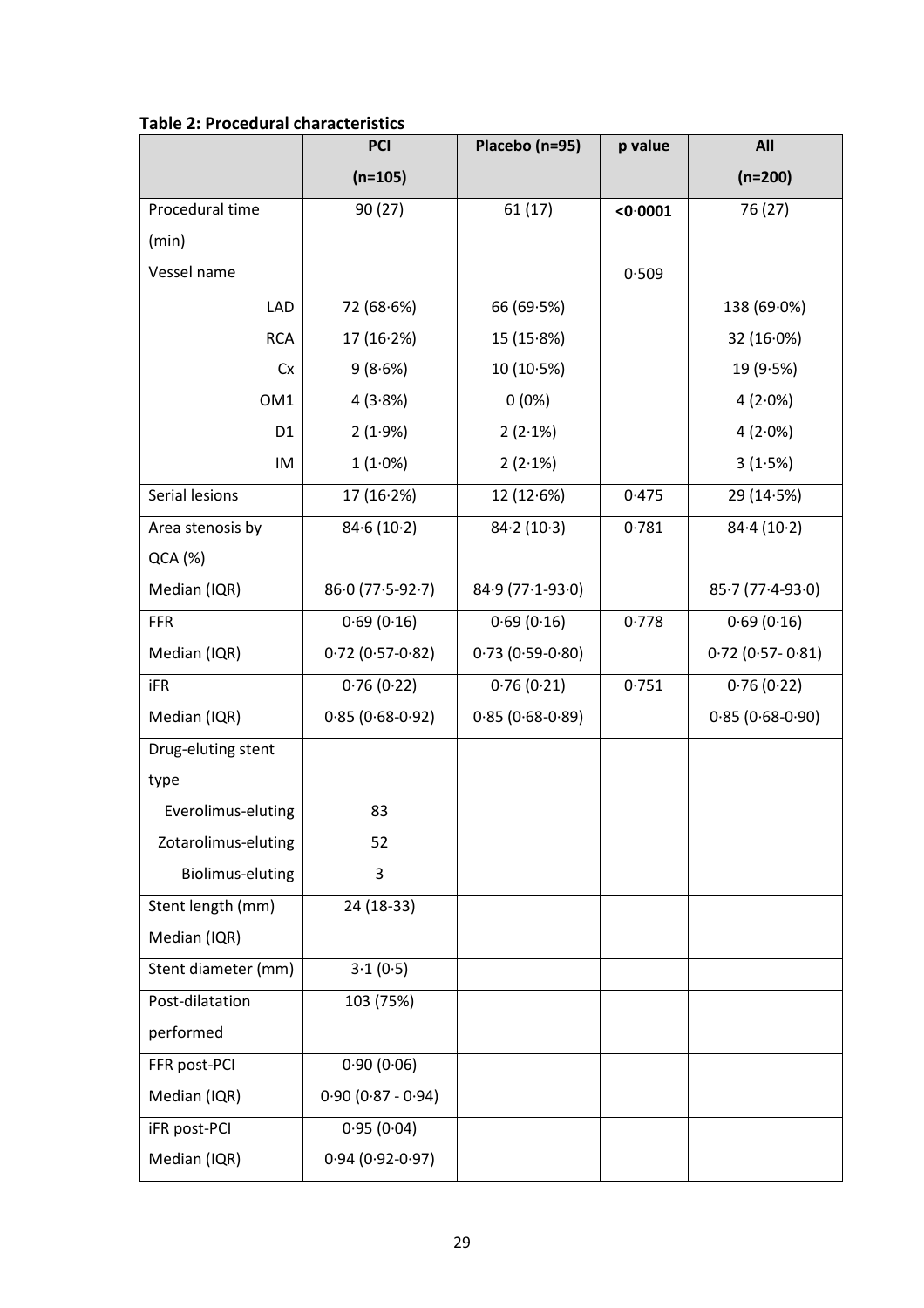Data are mean (SD) and n (%) unless otherwise stated. PCI=percutaneous coronary intervention. LAD=Left anterior descending. RCA=Right coronary artery. Cx=Circumflex. OM1=First obtuse marginal. D1= First Diagonal. IM=Intermediate. QCA=Quantitative coronary angiography. FFR=Fractional flow reserve. iFR=Instantaneous wave free ratio. Post-dilation was carried out in 103/138 stents (75%)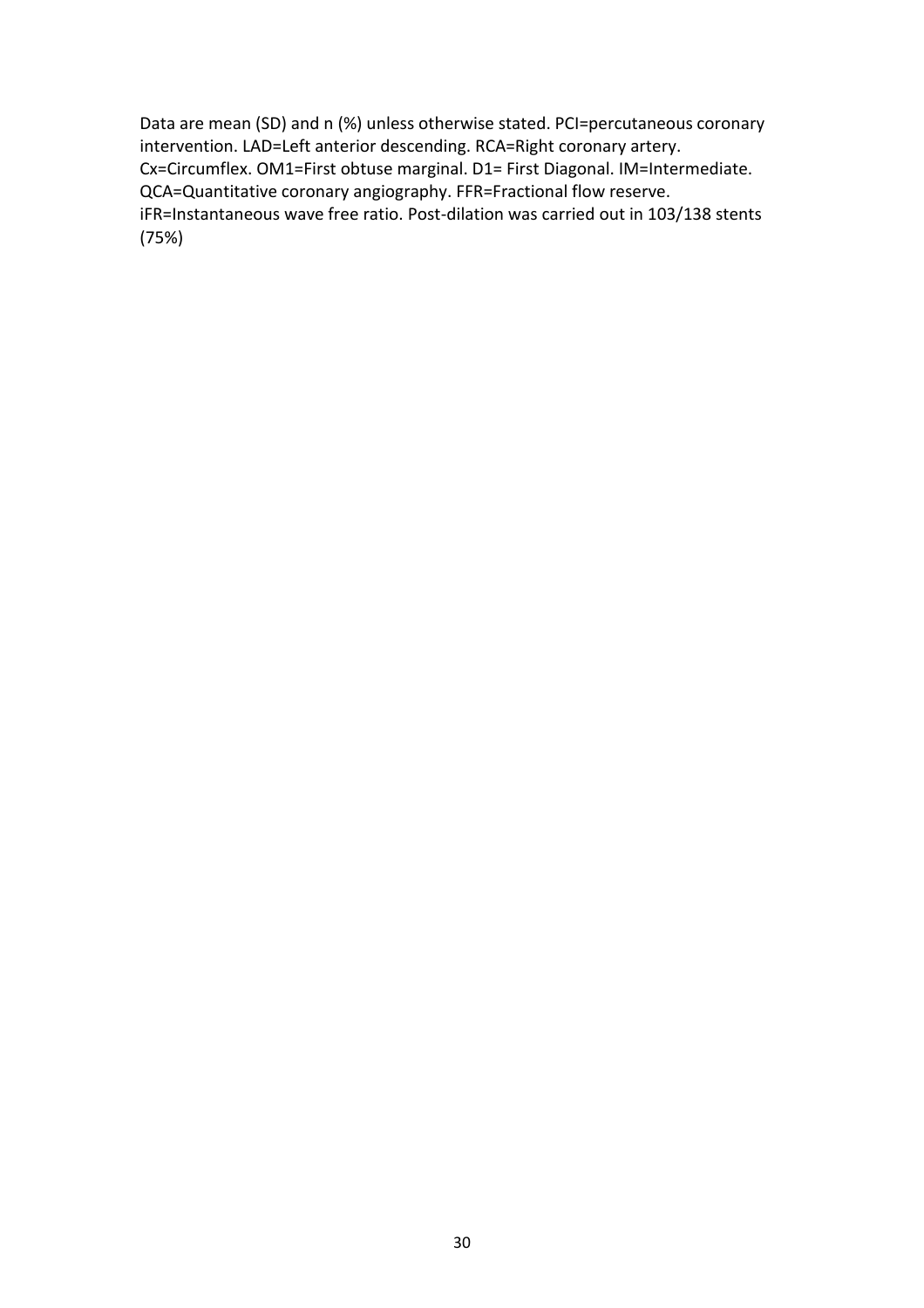# **Table 3: Endpoints**

|                                        | <b>Total exercise time</b>                  |                             |  |  |  |
|----------------------------------------|---------------------------------------------|-----------------------------|--|--|--|
| <b>Exercise time</b><br>(seconds)      | PCI (n=104)                                 | Placebo (n=90)              |  |  |  |
| Pre-randomisation                      | 528.0(178.7)                                | 490.0(195.0)                |  |  |  |
| Follow-up                              | 556.3(178.7)                                | 501.8(190.9)                |  |  |  |
| ∆ (Pre-randomisation to<br>follow-up)  | 28.4 (95% CI 11.6 to 45.1)                  | 11.8 (95% CI -7.8 to 31.3)  |  |  |  |
| Difference in ∆ between                |                                             | 16.6 (95% CI -8.9 to 42.0)  |  |  |  |
| arms                                   | $(p=0.200)$                                 |                             |  |  |  |
|                                        | Time to 1mm ST depression                   |                             |  |  |  |
| Time to 1mm ST depression<br>(seconds) | <b>PCI</b>                                  | <b>Placebo</b>              |  |  |  |
| Pre-randomisation                      | $n=27$                                      | $n=18$                      |  |  |  |
|                                        | 479.7(141.4)                                | 471.1(128.7)                |  |  |  |
| Follow-up                              | $n=23$                                      | $n = 21$                    |  |  |  |
|                                        | 472.7(129.1)                                | 470.1(176.0)                |  |  |  |
| p value between arms                   | $p = 0.164$                                 |                             |  |  |  |
|                                        | Peak oxygen uptake                          |                             |  |  |  |
| Peak oxygen uptake<br>(ml/min)         | <b>PCI (n=99)</b>                           | Placebo (n=89)              |  |  |  |
| Pre-randomisation                      | 1715.0 (638.1)                              | 1707.4(567.0)               |  |  |  |
| Follow-up                              | 1713.0(583.7)                               | 1718.3 (550.4)              |  |  |  |
| ∆ (Pre-randomisation to                |                                             | 10.9 (95% CI -47.2 to 69.0) |  |  |  |
| follow-up)                             | $-2.0$ (95% CI $-54.1$ to 50.1)             |                             |  |  |  |
| Difference in ∆ between<br>arms        | -12.9 (95% CI -90.2 to 64.3)<br>$(p=0.741)$ |                             |  |  |  |
|                                        | <b>Physical limitation</b>                  |                             |  |  |  |
| <b>SAQ-Physical limitation</b>         | PCI (n=100)                                 | Placebo (n=88)              |  |  |  |
| Pre-randomisation                      | 71.3(22.5)                                  | 69.1(24.7)                  |  |  |  |
| Follow-up                              | 78.6(24.0)                                  | 74.1(24.7)                  |  |  |  |
| ∆ (Pre-randomisation to                | 7.4(19.7)                                   | 5.0(21.2)                   |  |  |  |
| follow-up)                             | (95% CI 3.5 to 11.3)                        | (95% CI 0.5 to 9.5)         |  |  |  |
| Difference in ∆ between                |                                             | 2.4 (95% CI -3.5 to 8.3)    |  |  |  |
| arms                                   | $p=0.420$                                   |                             |  |  |  |
|                                        | <b>Angina frequency</b>                     |                             |  |  |  |
| <b>SAQ-Angina frequency</b>            | PCI (n=103)                                 | Placebo (n=90)              |  |  |  |
| Pre-randomisation                      | 63.2(20.4)                                  | 60.0(25.1)                  |  |  |  |
| Follow-up                              | 74.4(21.4)                                  | 67.7(22.1)                  |  |  |  |
| ∆ (Pre-randomisation to                | 11.2(20.3)                                  | 7.7(22.7)                   |  |  |  |
| follow-up)                             | (95% CI 7.2 to 15.1)                        | (95% CI 2.9 to 12.4)        |  |  |  |
| Difference in ∆ between                | 3.5 (95% CI -2.6 to 9.6)                    |                             |  |  |  |
| arms                                   | $p = 0.260$                                 |                             |  |  |  |
| <b>Angina stability</b>                |                                             |                             |  |  |  |
| <b>SAQ-Angina stability</b>            | PCI (n=102)                                 | Placebo (n=89)              |  |  |  |
| Pre-randomisation                      | 64.7(25.5)                                  | 68.5(24.3)                  |  |  |  |
| Follow-up                              | 60.5(23.7)<br>63.5(25.6)                    |                             |  |  |  |
| ∆ (Pre-randomisation to                | $-4.2(33.4)$                                | $-5.1(31.6)$                |  |  |  |
| follow-up)                             | (95% CI-10.7 to 2.4)                        | (95% CI -11.7 to 1.6)       |  |  |  |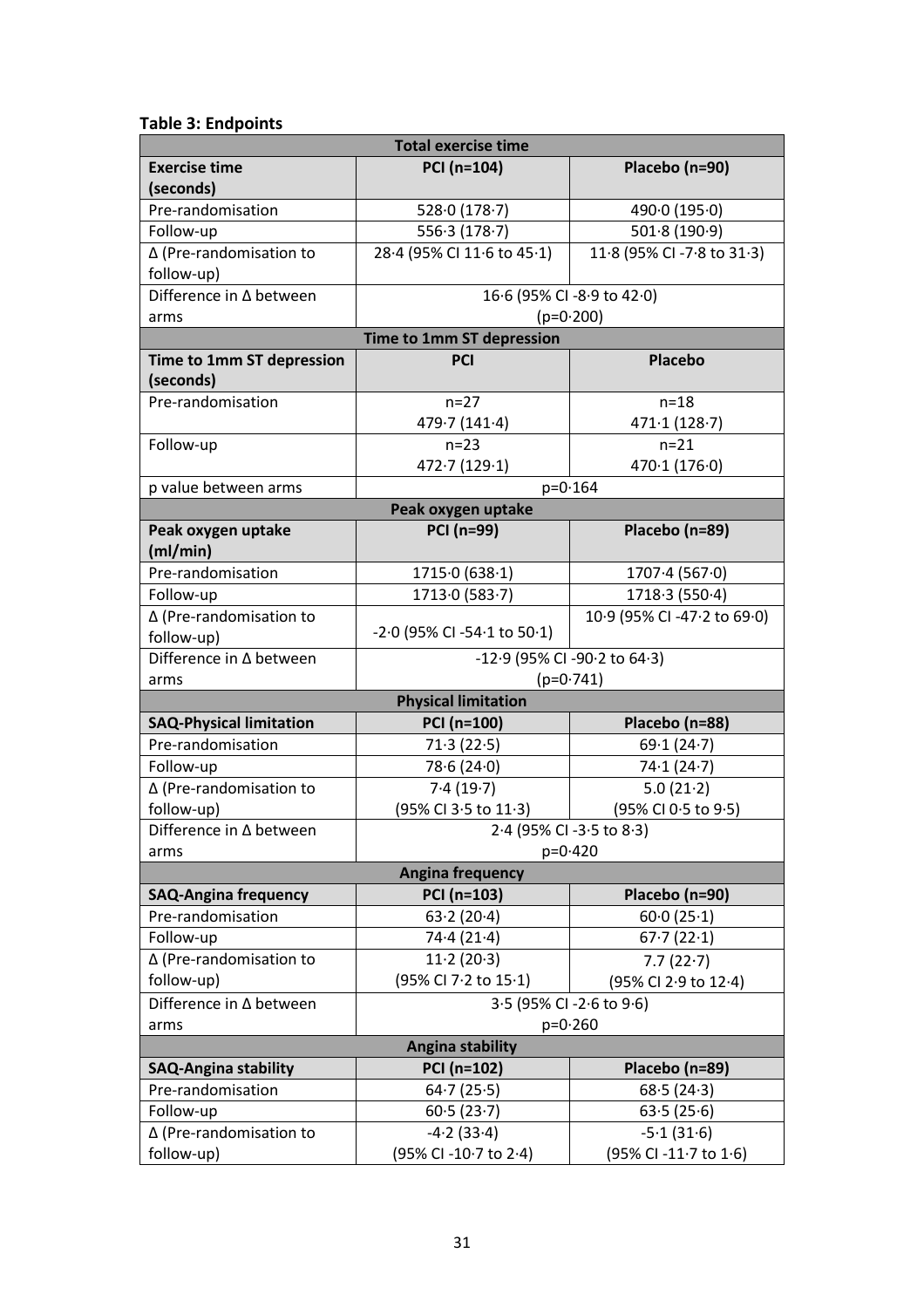| Difference in ∆ between                    | 0.9 (95% CI -8.4 to 10.2)                       |                       |  |  |
|--------------------------------------------|-------------------------------------------------|-----------------------|--|--|
| arms                                       | $p = 0.851$                                     |                       |  |  |
| <b>Quality of life</b>                     |                                                 |                       |  |  |
| EQ-5D-5L QOL                               | PCI (n=103)                                     | Placebo (n=89)        |  |  |
| Pre-randomisation                          | 0.80(0.21)                                      | 0.79(0.22)            |  |  |
| Follow-up                                  | 0.83(0.21)                                      | 0.82(0.20)            |  |  |
| ∆ (Pre-randomisation to                    | 0.03(0.14)                                      | 0.03(0.17)            |  |  |
| follow-up)                                 | (95% CI 0.00 to 0.06)                           | (95% CI 0.00 to 0.07) |  |  |
| Difference in ∆ between                    | 0.00 (95% CI -0.04 to 0.04)                     |                       |  |  |
| arms                                       | p=0.994                                         |                       |  |  |
| <b>Peak stress wall motion index score</b> |                                                 |                       |  |  |
| <b>Peak stress wall motion</b>             | PCI (n=91)                                      | Placebo (n=70)        |  |  |
| index score                                |                                                 |                       |  |  |
| Pre-randomisation                          | 1.08(0.12)                                      | 1.07(0.11)            |  |  |
| Follow-up                                  | 1.02(0.05)                                      | 1.09(0.14)            |  |  |
| $\Delta$ (Pre-randomisation to             | $-0.05(0.12)$                                   | 0.02(0.10)            |  |  |
| follow-up)                                 | (95% CI -0.08 to -0.03)                         | (95% CI-0.01 to 0.04) |  |  |
| Difference in ∆ between                    | -0.07 (95% CI -0.11 to -0.04)                   |                       |  |  |
| arms                                       | (p < 0.0001)                                    |                       |  |  |
| <b>Duke treadmill score</b>                |                                                 |                       |  |  |
| <b>Duke treadmill score</b>                | PCI (n=104)                                     | Placebo (n=90)        |  |  |
| Pre-randomisation                          | 4.24(4.82)                                      | 4.18(4.65)            |  |  |
| Follow-up                                  | 5.46(4.79)                                      | 4.28(4.98)            |  |  |
| ∆ (Pre-randomisation to                    | 1.22(4.36)                                      | 0.10(5.20)            |  |  |
| follow-up)                                 | (95% CI 0.37 to 2.07)<br>(95% CI -0.99 to 1.19) |                       |  |  |
| Difference in ∆ between                    | 1.12 (95% CI -0.23 to 2.47)                     |                       |  |  |
| arms                                       | $(p=0.104)$                                     |                       |  |  |

Data are mean (SD) unless otherwise specified. Time to 1mm ST depression was compared between the arms as the proportion of patients whose time to ST depression improved versus deteriorated, in the patients who had 1mm ST depression on at least one time-point. SAQ=Seattle angina questionnaire. PCI=percutaneous coronary intervention. QOL=quality of life**.** Peak stress wall motion index score and Duke treadmill score data are shown for the patients who had both pre-randomisation and follow-up tests.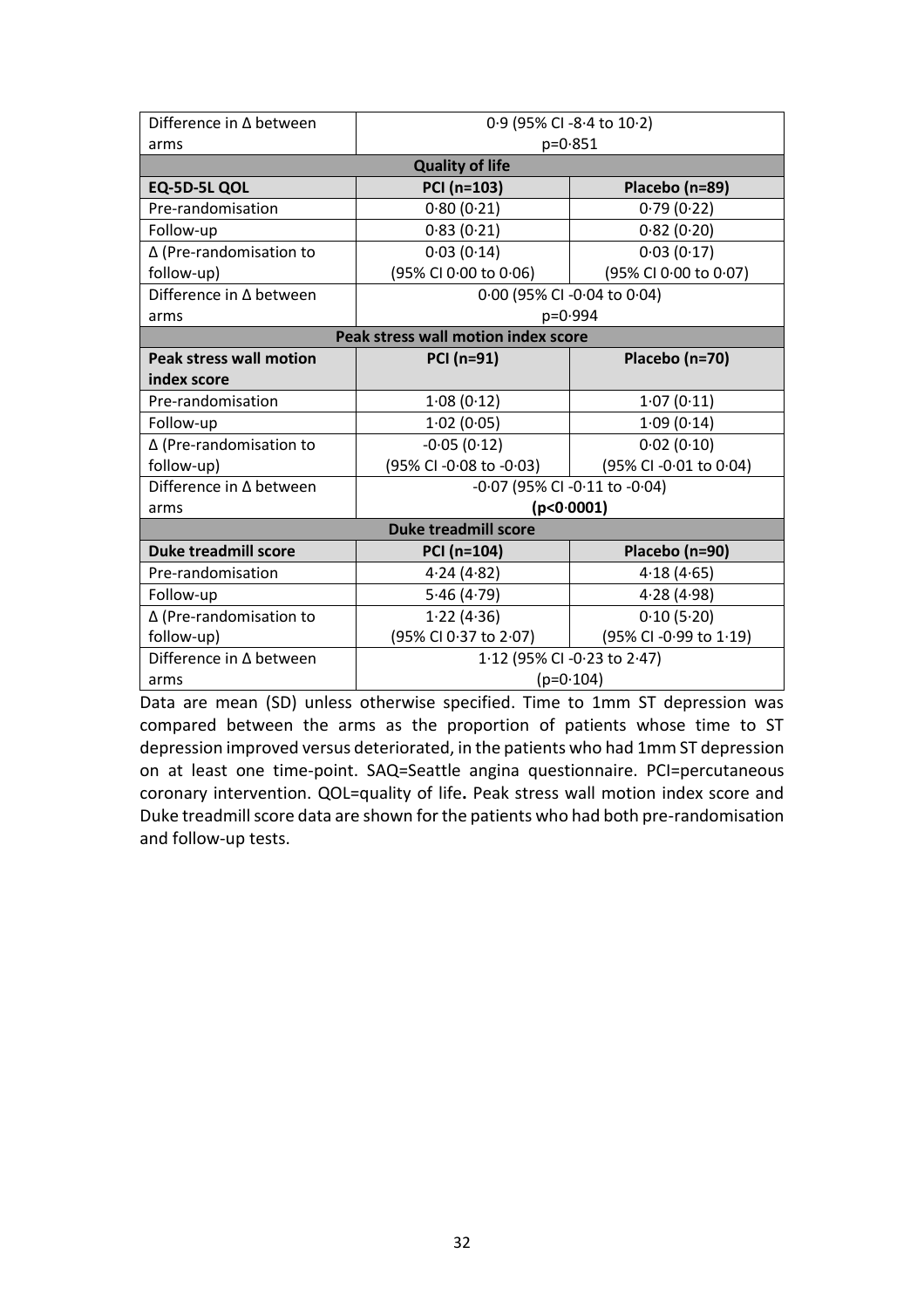|                               | From enrolment (Table 1) to<br>pre-randomisation |                     |         | From pre-randomisation to<br>follow-up |                     |         |
|-------------------------------|--------------------------------------------------|---------------------|---------|----------------------------------------|---------------------|---------|
| <b>Change in CCS</b>          | <b>PCI</b><br>(n=105)                            | Placebo<br>$(n=95)$ | p value | <b>PCI</b><br>$(n=105)$                | Placebo<br>$(n=91)$ | p value |
| No change or<br>deterioration | 63 (60%)                                         | 59 (62%)            | 0.916   | 51 (49%)                               | 54 (57%)            | 0.475   |
| 1 class<br>improvement        | 27 (26%)                                         | 22 (23%)            |         | 27 (26%)                               | 22 (23%)            |         |
| $\geq$ 2 class<br>improvement | 15 (14%)                                         | 14 (15%)            |         | 27 (26%)                               | 19 (20%)            |         |

**Table 4: Changes in Canadian Cardiovascular Society Angina Grade**

PCI=percutaneous coronary intervention. CCS=Canadian Cardiovascular Society